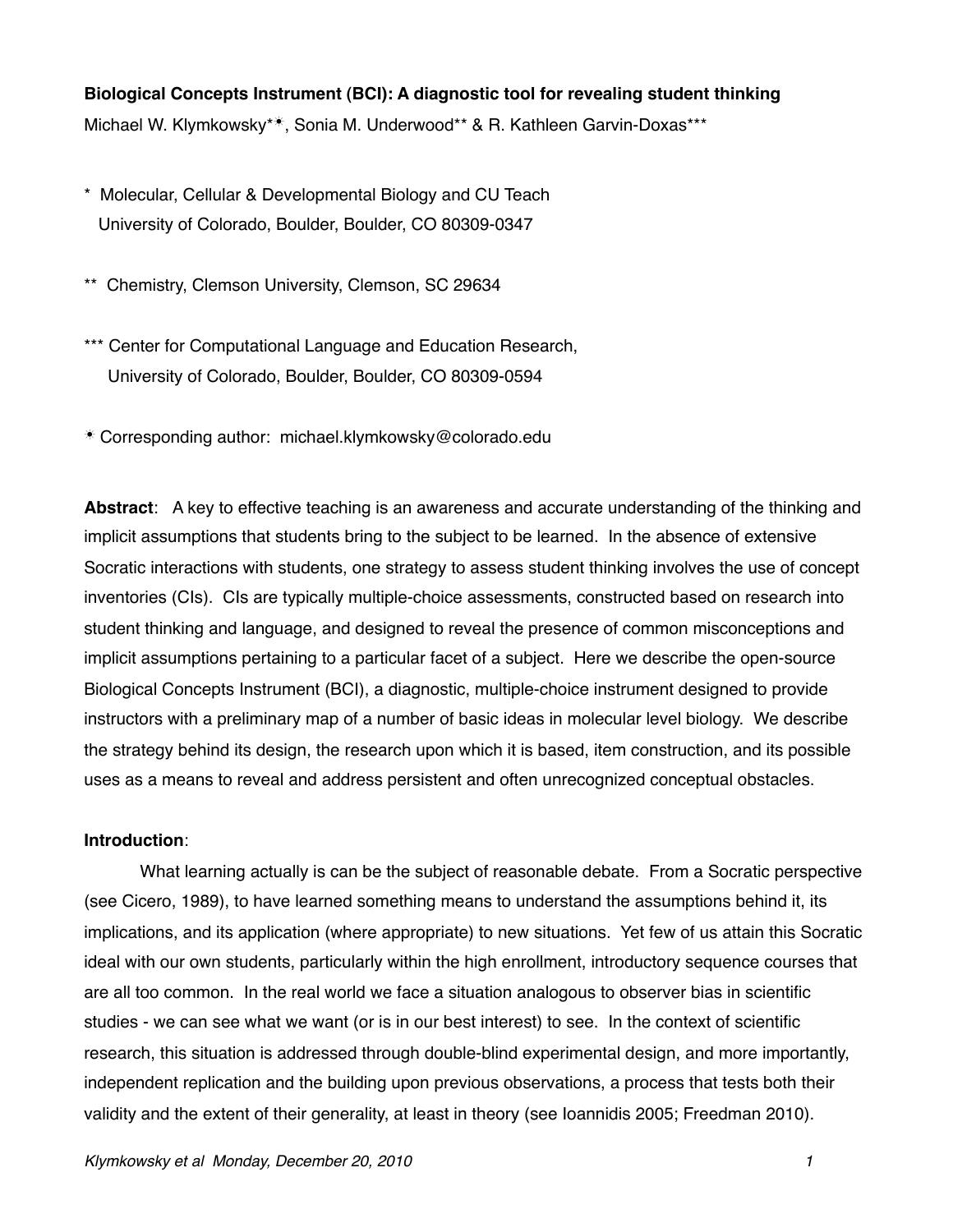These are ideals that are difficult, impractical, and rather unfortunately rare in the pedagogical arena. In practice, assessment is almost always carried out in an "uncontrolled manner" by the instructor, a person who is not only inextricably involved, both emotionally and professionally, but also potentially impacted by the outcome. It was in this context that instruments designed to examine students' thinking about specific concepts were first introduced (in the post-Socratic era) by Treagust and colleagues (Treagust 1985; Peterson 1986; Treagust 1986; Fetherstonhaugh 1987). An example that has a broad impact on thinking in physics education is the Force Concept Inventory (FCI) (Hestenes and Halloun, 1995; Hestenes et al., 1992). "When he first heard about the FCI, applied physicist Eric Mazur of Harvard University in Cambridge, Massachusetts, assumed that his élite students would perform perfectly well in the traditional lecture setting. So when they received an average FCI score of 70, where 80 is considered a pass, he got "a slap in the face" (Powell, 2003).

At the same time it is worth keeping in mind that many of the original and subsequent claims made for the FCI have not been validated (Huffman and Heller 1995); while a useful diagnostic the FCI like other instruments, provide only a starting point for subsequent instructional interventions. When used thoughtfully, a wide range of instruments (which we will lump together as CIs) can help ground instructors' thinking about their students' understanding and implicit assumptions, which as noted by Huffman & Heller (1995), can often be context specific, for example, "*Even though students understand the Second law with hockey pucks on ice, this does not necessarily mean that they also understand the Second Law with rockets in space.*" "*We use current knowledge structures to help to assimilate new ones more rapidly. To the extent that current beliefs are true, then, we will assimilate further true information more rapidly. However, when the subset of beliefs that the individual is drawing on contains substantial amounts of false information, knowledge projection will delay the assimilation of the correct information*" (Stanovich, 2009). In a classical context, instructor understanding of student thinking would be gained through an on-going Socratic interactions which, when carried out by a perceptive interrogator and receptive students, provides both with important insights that have implications for understanding as well as course and curricular design. Sadly such Socratic interactions are often impractical, infrequent, or absent altogether.

It was in this context that we set out to design a Biological Concepts Instrument (BCI) (Klymkowsky et al., 2003; Klymkowsky et al., 2006). At that time there were a few assessments available, e.g. on diffusion and osmosis (Odom, 1995) and natural selection (Anderson et al., 2002, although see Nehm and Schonfeld, 2010), but neither dealt with the content of our own molecular/ cellular biology-based program. In addition, what "counts" as the foundational concepts of biology (analogous to Newton's laws or Maxwell's equations) is much more contentious and poorly defined (Mayr, 1985; Moore, 1993), and questions such as "at what level should the processes of meiosis, or DNA replication, chromatin organization and epistatic regulation, or RNA translation be understood and

*Klymkowsky et al., 2*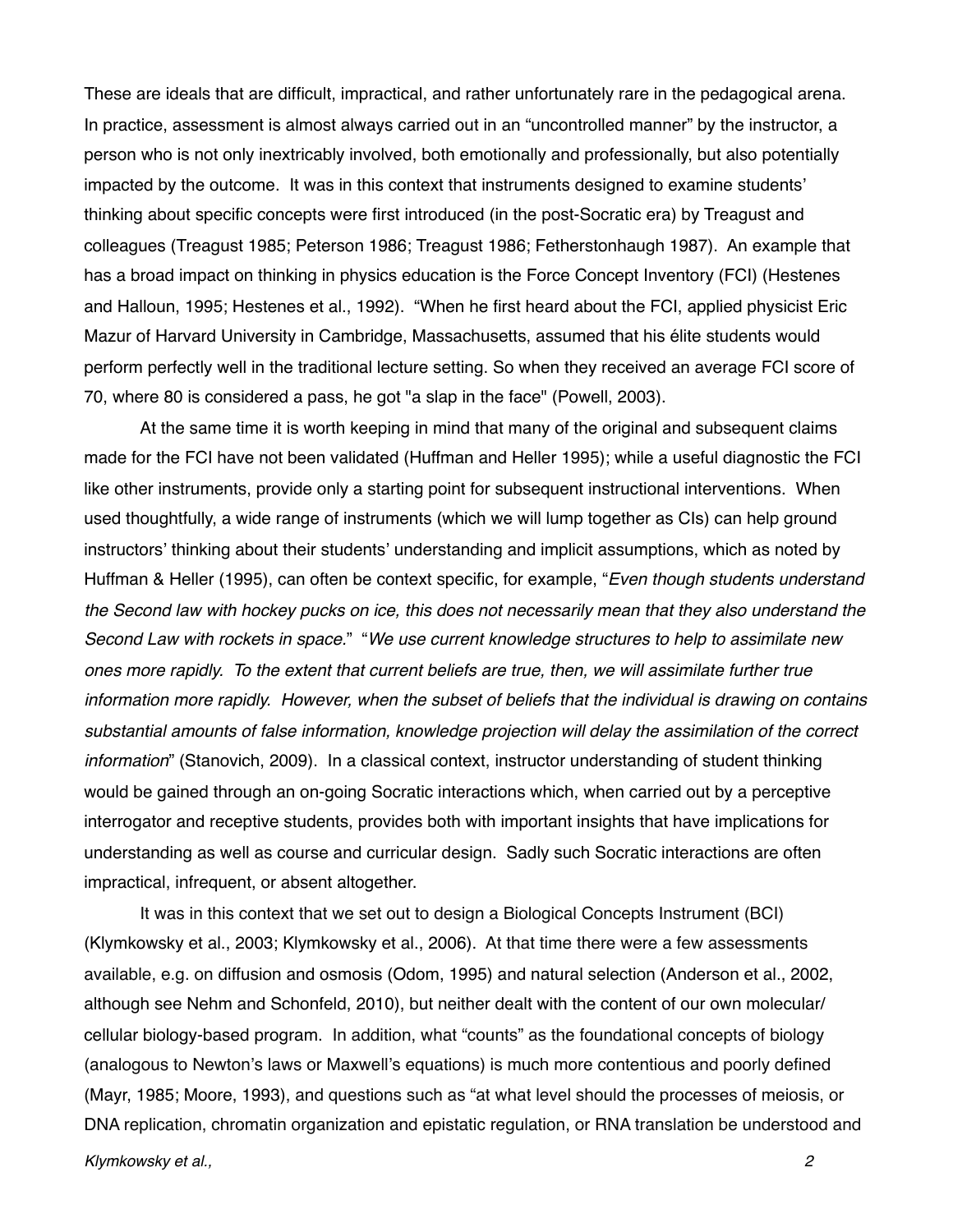how many molecular components need to be introduced (or memorized?)" were rarely discussed explicitly. Our approach to conceptual assessment is focused on biology's molecular foundations and based on a research driven analysis of student thinking and language. Although it is unlikely that any multiple choice instrument can provide a truly nuanced view of student thinking, we suggest that the responses to BCI questions can serve to identify topics that instructors may want to examine in terms of their own students' thinking (see Libarkin, 2010.)

#### **Methods:**

As described previously (Klymkowsky and Garvin-Doxas, 2008), we developed the Biological Concepts Instrument based on student responses to a set of open-ended, short essay questions answered by students at various institutions around the country. A total of 69 such question were asked over the course of the project, a total of 18,286 responses were collected, and samples from each response set were analyzed using the Ed's Tools system (now housed at http://edstools.colorado.edu) (A list of the questions and the number of responses for each is included as supplementary material S1). As described previously, this system enables researchers to collect and analyze student language (access to this "response library" is available to researchers upon request). Many student responses were examined independently by two researchers, who subsequently used them to generate structured student "think-aloud" interview protocols in which a trained interviewer (KGD) questioned students about their thinking on specific topics; ~20 students were interviewed "in depth" where most of these interviews were carried out by KGD or by students under her supervision. Analysis of the interview transcripts led to the construction of multiple-choice questions and their distractors (typically four choices for each question). Most of the questions emerged directly in response to student responses, while others were built more explicitly to probe topics of students' conceptual confusion. A guiding principle in question design was to avoid questions that ask student's to define a term or select an answer solely on terms of vocabulary - this excluded questions such as "What is an allele?" not because they are bad questions *per se*, but because they represent definitions rather than a functional understanding of why alleles matter. Questions were designed so that the responses were nearly equal in length. The face validity of these questions was established through student interviews, which also served to establish that students who picked a particular answer did indeed hold the concept (correct or not) that the answer was designed to represent. Where the two diverged, the question and its distractors were either revised or discarded and replaced, and new interviews were carried out. At the end of this phase of the project, ~80 interviews were performed, and a series of 30 questions that varied in difficulty were selected for inclusion in the first trial version of the instrument. This version was piloted in a number of University biology classes around the country; after that test, one question (question 23) was removed because it had a distinctive, two-tiered structure which tended to confuse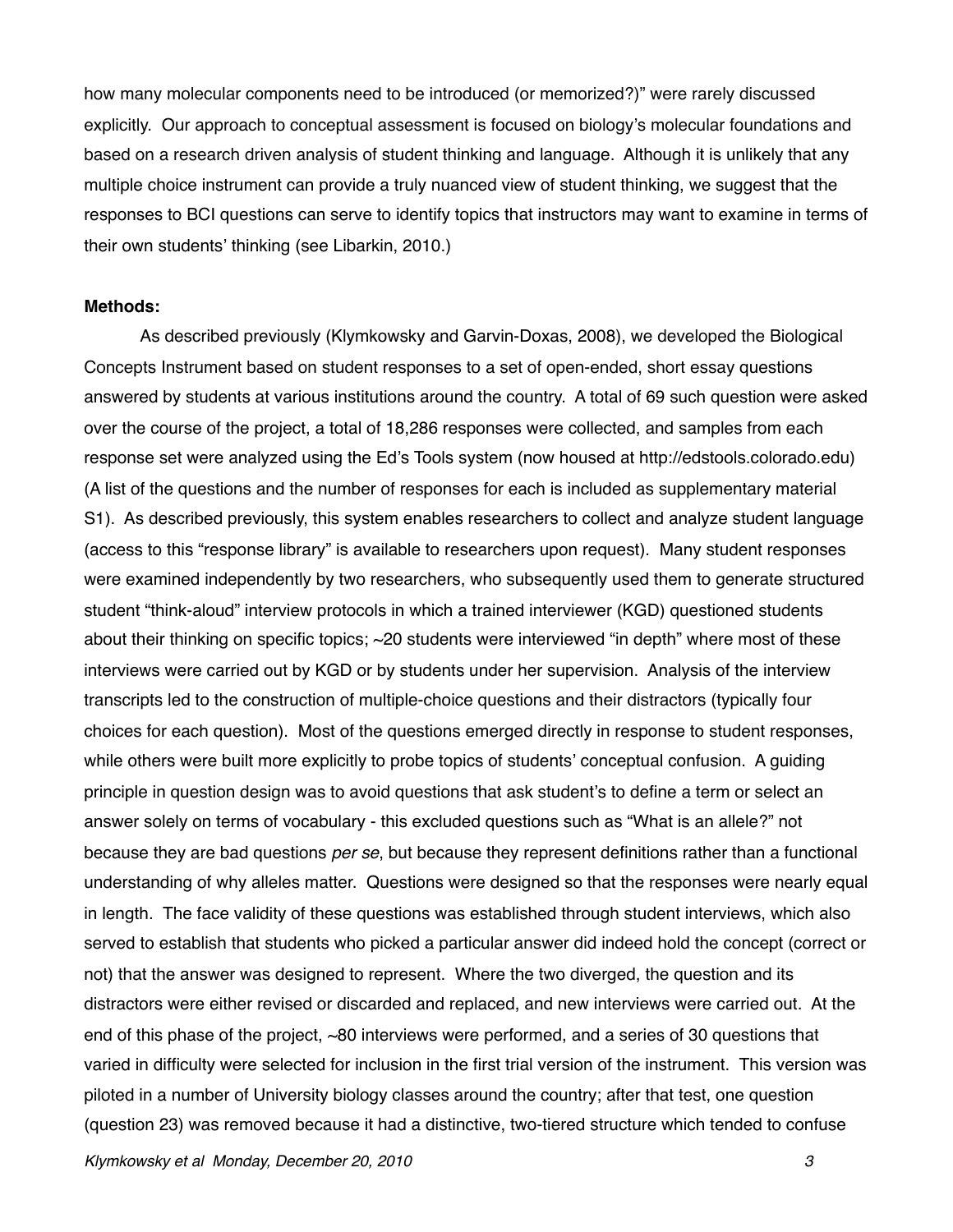students, particularly those responding online. Content validity was established through discussion of BCI question with disciplinary experts, in some cases, we decided to retain questions that provoked discussion among experts. All students whose work is discussed here signed informed consent forms (IRB 0304.09 - exempt).

The current 29 item instrument (BCI.1) has been administered across the curriculum at a number of institutions (6), including multiple class sequences throughout the US and Europe. However for the purposes of this paper, only the results obtained from the introductory and the molecular courses (taken as the fourth course in the sequence) offered in the same department are considered. These courses are important since they are at the beginning and near the end of a "core" freshman/ sophomore molecular curriculum sequence at a large public research university, and so they would provide insights into how instruction might or might not alter student responses to the BCI questions. To determine reliability, the BCI was administered to molecular biology majors in the same courses (Intro and Molecular) three years apart; the first administration is referred to as Intro-1 (255 responses) and Molecular-1 (124 responses), while the last administration is referred to as Intro-2 (254 responses) and Molecular-2 (141 responses). Both Intro-1 and Molecular-1 were administered the BCI on paper and in class; while Intro-2 and Molecular-2 were administered the BCI online and outside of class; there was no consistent differences between the responses collected on paper or online. These results were further compared to 85 middle and high school teachers (who answered the BCI online, in response to an email to the National Science Teachers Association biology list service) to examine whether distractor and correct choices differed dramatically between the two groups (students and teachers).

Statistical comparison of the answer choices between different groups and classes used the R statistical package "asbio" under the "KW.multi.comp" topic. This involved a non-parametric analysis, since the data does not have a normal distribution. When a Kruskal-Wallis test is performed, a p-value < 0.05 indicates that the groups are statistically significant, but does not allow for the determination of which groups are significantly different; this necessitates the use of a multiple comparison test in addition to the non-parametric ANOVA (Kruskal-Wallis) test. Adding a multiple comparison test to the Kruskal-Wallis test allows for a more stringent evaluation due to the use of a Bonferroni correction of the α for controlling for Type 1 errors, (that is an erroneous rejection of the null hypothesis). Only pvalues of less than 0.05 were deemed significant.

#### **Results:**

In contrast to the Force Concept Inventory, which deals with macroscopic processes (that is Newtonian mechanics) and students' working knowledge about the world, the molecular level biological processes that are the focus of the BCI are generally inherently unobservable and therefore student understanding is largely didaskalogenic in origin or arises from the inappropriate application of *Klymkowsky et al., 4*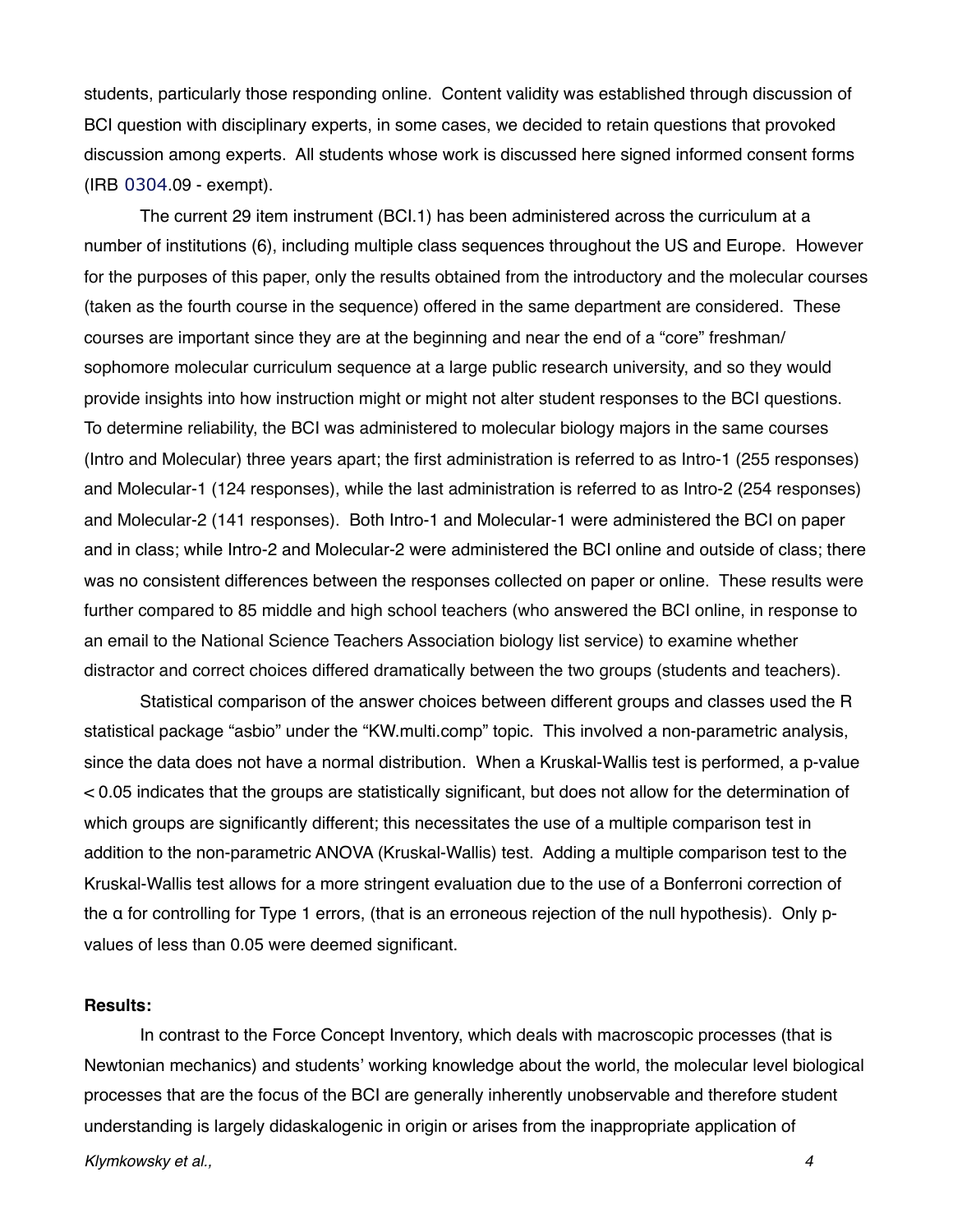macroscopic understandings to microscopic processes. As an example, consider the situation of

understanding molecular diffusion,

*"if I stand in a field and hit tennis balls in all directions, balls end up scattered about with a density that declines with distance; if a wall is placed at one point in the field, balls accumulate in front of it. But this it is not how molecules behave; if randomly moving molecules are released from a point source and encounter a barrier, they simply move away from, and around, the obstacle. The ability to sidestep obstacles also explains why freely diffusing molecules will traverse any random maze in not much more time than it takes them to cross the same distance in free space. This result helps us accept what otherwise may seem counterintuitive: that the labyrinth of tortuous intercellular spaces in most tissues poses little impediment to the free diffusion of morphogens."* (from Lander 2007).

In this context it is important to keep in mind that student language does not mean untutored language: students use biological terms and scientific sounding language, even when their grasp of underlying scientific concepts is weak. As an example, during the course of an interview about diffusion:

*Student: I have a problem in molecular biology, because I never want to be stupid like "what*'*s diffusion"? because like everyone else ...*

*KGD: but diffusion is really hard...* 

*Student: yeah, and so, I mean, there*'*s a lot of words like that in cellular and molecular, where professors like sometimes just say a word, and I don*'*t know what it means and I*'*m not going to ask them on it, and I not going to ask you know even a student, because this student will think I am dumb, so I will sometimes go and research but it sometimes I just, I*'*ll start using it without even knowing it.* 

Thus the overwhelming majority of responses to an Ed's Tools question on a particular topic are couched in technical language. The following examples, responses to the question "what is diffusion and why does it occur?", typically contain references to gradients, membranes, and other such technical terms, even though the question does not imply such scenarios.

**Student 1:** "*Diffusion is simple transport of material into and out of the cell. More specifically, diffusion is accomplished through the plasma membrane by very small, normally uncharged molecules such as water. Ions and other larger molecules require channels or pumps to cross the membrane and are thus not defined as diffusion. Such non-diffused materials are selectively allowed into the cell, namely, for safety reasons. Foreign substances cannot diffuse across the membrane and the cell's integrity is maintained. Similarly, the cell requires a balance of some materials in and out of the cell to prevent an over-exertion of charge and material gradients that can damage the cell or cause it to explode/implode. Water diffusion is one such balance that is necessary*."

**Student 2:** *"Diffusion is where a small molecule, or uncharged molecule can passively pass through a*  barrier. When talking about cells, the barrier is usually a membrane such as the plasma membrane. *Small, uncharged molecules such as*  $O_2$ *, or CO<sub>2</sub> can easily pass through a membrane that is permeable to those substances. This passive transport does not require energy, ATP, from the cell. Because this transport does not require energy from the cell, this transport happens often, and the ATP from the cell can be used to transport other substances and molecules into the cell, such as channels that allow ions to pass through."* 

**Student 3:** *"*diffusion occures (sic) because of differences in concetrations (sic)." *Klymkowsky et al Monday, December 20, 2010 5*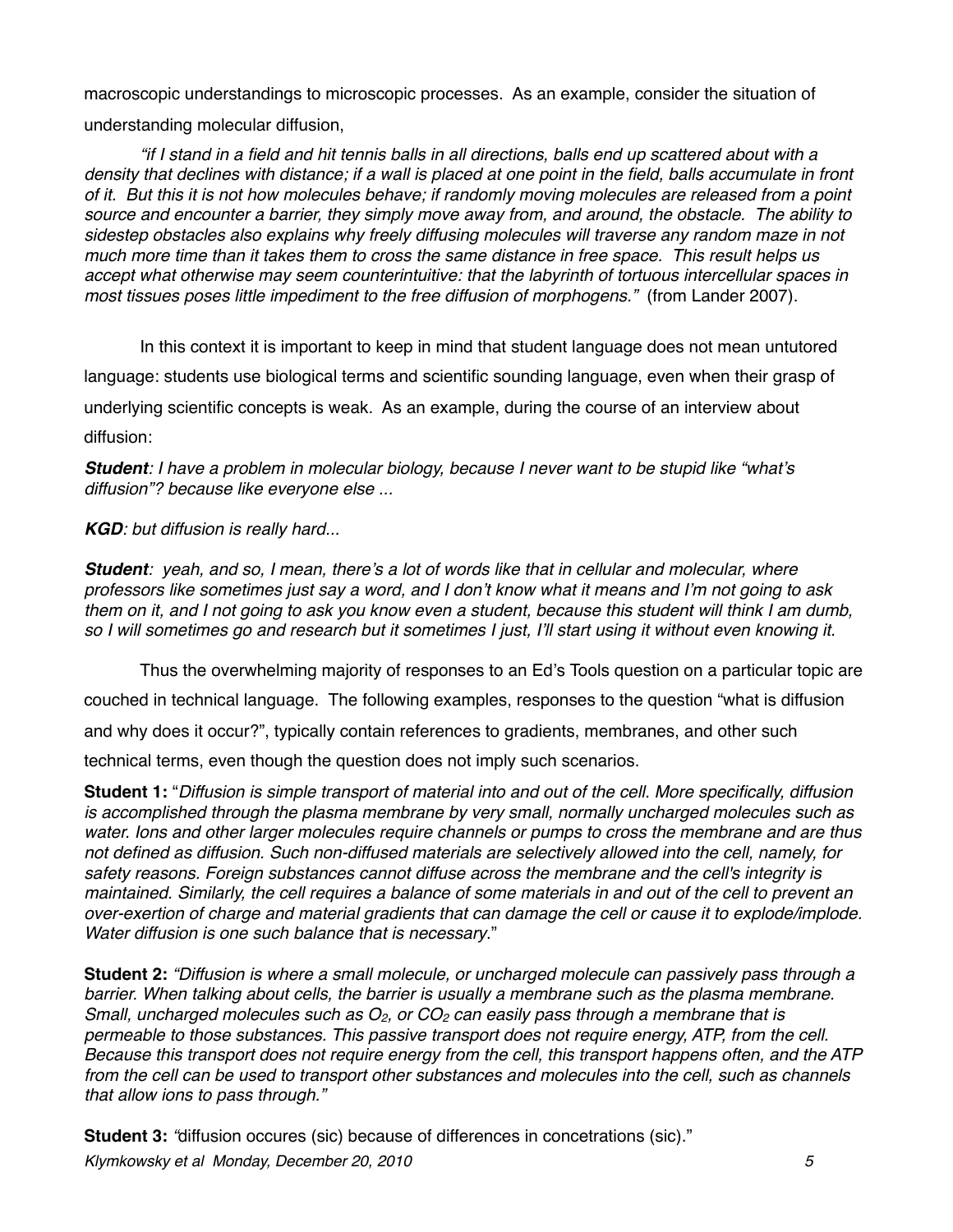While the students often wrote in great detail about ideas that are peripheral to the question, what was striking is how rarely students talk about molecular motions as the driving force for all diffusive processes and how diffusion is the result of thermally driven random walks, not gradients or membranes (since there would be no net molecular movement without thermal motion). Similarly, when asked *"How is genetic information stored in an organism and how is it used?"* there were very few students who talk explicitly about the sequence of nucleotides in a DNA molecule and how they specify the sequence of RNAs and polypeptides. Here are some typical responses:

**Student 4:** *"Genetic information is stored in the nucleus of each cell in chromosomes, which are like genetic material "packages." DNA molecules are long strands of nucleic acids, which are like codes for the genetic info., wound (sic) around core histones and twisted and condensed by a seemingly impossible task into the chromosomes. The genetic information is used to create new cells by transcription and translation processes. Transcription is the synthesis of a single strand of RNA from the double-stranded DNA, and the subsequent event of mRNA translation is initiated by ribosomes in the rRNA, and using the tRNA to create the correct amino acid sequence."* 

**Student 5:** *"Genetic information is stored in then (sic) DNA of a cell of an organism. The DNA is usually supercoiled in the form of chromatin or a chromosome, depending the organism or its stage of cell divison (sic). The usage of DNA and genes to create and control structure processes is termed expression. Genes are expressed by a system of proteins and translation. Proteins/enzymes act to push forward reactions, which originate from genes formulating these proteins." [1](#page-5-0)*

In both responses, students fail to answer the question, they simply restate it: genetic information is in the nucleus or in the DNA. No explanation is given on how it is actually stored, which is what the question asked. Many words are used (nucleus, chromosome, nucleic acids, histones, transcription, translation, ribosomes, rRNA, tRNA, supercoiled, chromatin, and enzymes) but the basic idea, namely that the sequence of nucleotides encodes information, does not appear to be present in most responses.

#### **BCI Question groups:**

The FCI in particular, and physics in general, benefits from the presence of a working consensus on the key ideas in introductory physics as well as the order in which they should be presented, typically Newtonian mechanics followed in the second semester by electricity and magnetism (not withstanding whether or not this largely historical progression reflects the best, that is most effective, order in which to present physics, or whether it meets the needs of most students taking the course). There is also a distillation of concepts into laws and equations, something not common in

<span id="page-5-0"></span>*Klymkowsky et al., 6* <sup>1</sup> These and other EdsTools responses can be accessed upon request; send requests to michael.klymkowsky@colorado.edu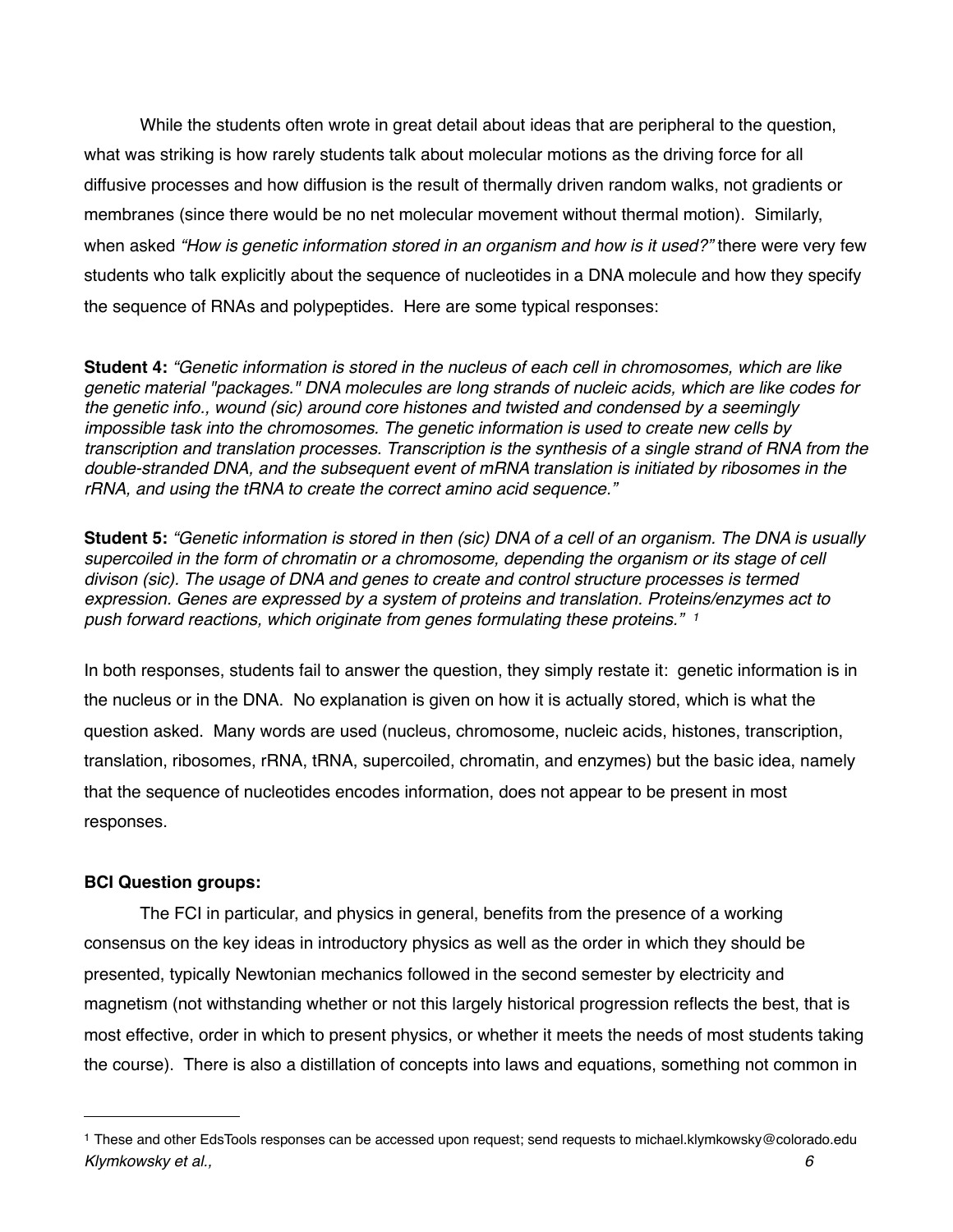most areas of biology. At the same time, agreement on the conceptual foundations of the biological sciences has been rather more difficult to establish (Klymkowsky and Furtak 2009)<sup>2</sup>, and there is little evidence for a similar level of agreement as appears to be the case in physics. Our own analysis of the foundations of biological sciences has a decidedly molecular and evolutionary perspective (see Klymkowsky, 2010). In this light, the coverage of the BCI is not meant to be universal or complete, but rather to sample, however sparsely, a number of important foundational concepts.

We have analyzed the BCI questions in 6 broad groups: diffusion and drift (5 questions), energetics and interactions (4 questions), molecular properties and functions (6 questions), genetic behaviors (7 questions), evolutionary processes (5 questions), and experimental design (2 questions). These questions, the offered responses (that is, the correct and distractor answers), and our interpretation of their meanings are supplied in the supplemental materials S2. The questions approach the various underlying themes from different and often superficially distinct directions, and student responses vary with the scenario. It is also the case that a particular question may have relevance to other concept groups. The questions are clustered by general concept rather than by using statistical techniques such as factor analysis. It is important to note that many of these clusters approach a concept from a different angle, for example the energy cluster contains two questions (2 and 3) that require only a basic understanding of how plants and animals use energy (basic – but not necessarily well understood). However the other questions do not explicitly discuss energy, rather students must understand the implicit role of energy in molecular interactions. Clusters such as these would not emerge from factor analysis, and therefore valuable information about differential student understanding of the role of energy in biological systems might not emerge.

**Diffusion and drift group (Questions 1, 5, 25, 29, 30)**:The questions in this cluster are linked by the fact that the underlying processes all involve random events. The five questions in this cluster deal explicitly with molecular level movements (Q1, 25) and genetic drift and related processes (Q5, 29). Question 30 places the two types of processes in juxtaposition. Of these questions, the majority of students answered Q1 above > 50% correct response and that does not change significantly over the course progression. For the other questions, the responses were at or below that expected for guessing (25%). In the case of Q5, students (and teachers) preferred (>50%<sup>3</sup>) "Individuals carrying a1 or a3 were removed by natural selection". In the case of Q25 the preferred response was "its

<span id="page-6-0"></span><sup>2</sup> A Google search for "conceptual foundations of the biological sciences" produce four hits, while "conceptual foundations of biology" produced ~1100 hits, in contrast a.search for "conceptual foundation of physics" produced ~23,800 hits. Perhaps surprisingly, a search for "conceptual foundations of chemistry" produced 8 hits. Similar results were obtained using the bing search engine ("conceptual foundations of \_\_\_" produced 2 hits for chemistry, 19 for biology, and 126 for physics.

<span id="page-6-1"></span>*Klymkowsky et al Monday, December 20, 2010 7* 3 Response rates are presented at two significant digits. Graphical data is supplied as supplement 2.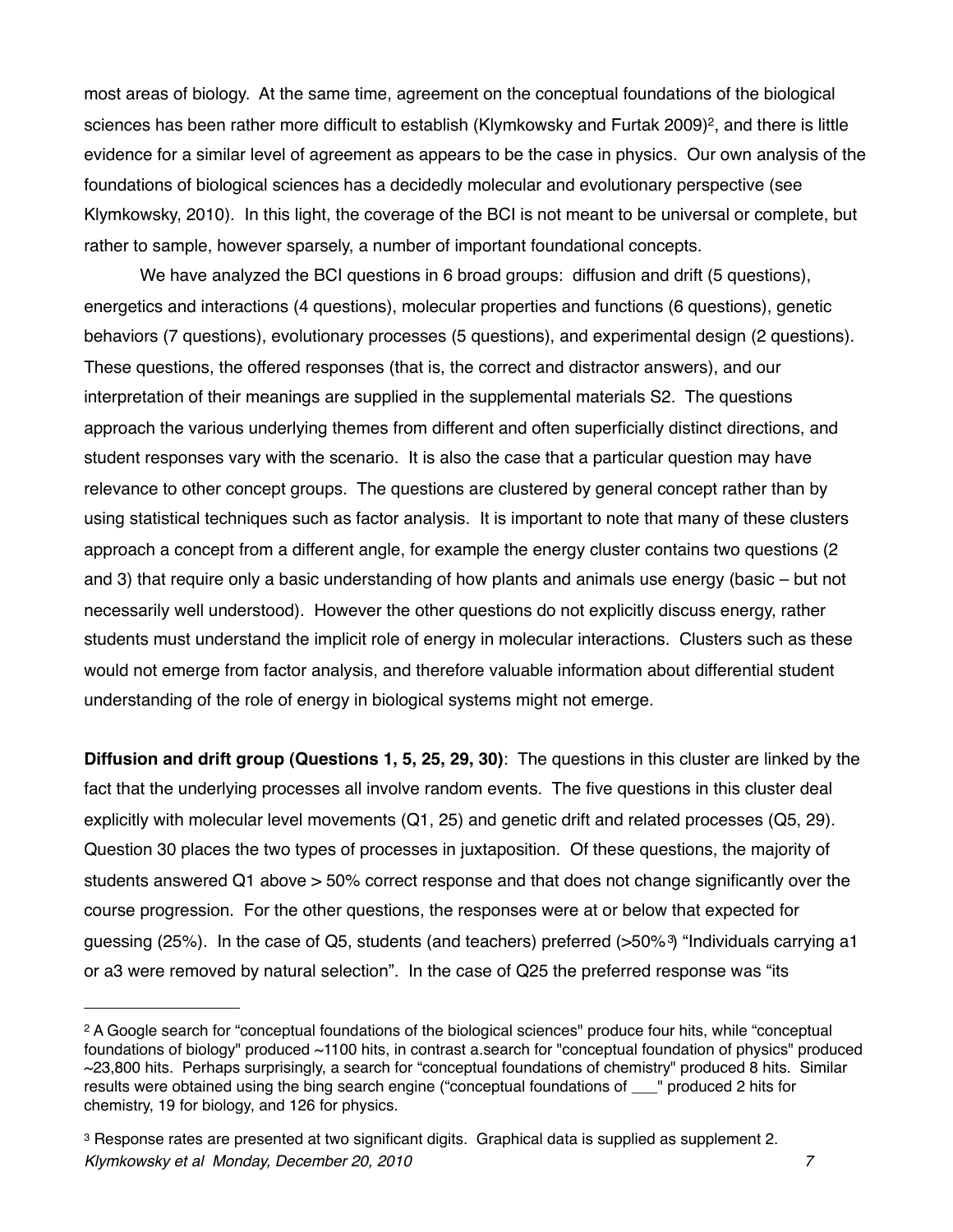electronegativity would attract it to the ATP synthase," an active (rather than a random) driver, while for Q29 the preferred response was "it produces new combinations of alleles." In all three cases, a response reflecting an active process was preferred to the correct response reflecting the random nature of the underlying process. Particularly in the case of Q29, this is somewhat surprising, since it is the failure to pass all alleles to the next generation that is the primary cause of genetic drift. In the case of Q30, responses tended to be evenly divided between the correct response and "They are not alike. Genetic drift is random; diffusion typically has a direction*,"* which again reveals the idea that diffusion is associated with gradients (see above) and has a preferred direction.We have discussed students' preference for active and directed drivers in what are random processes in more detail elsewhere (Garvin-Doxas & Klymkowsky, 2008). It is interesting to note that there is no statistically significant difference between students' responses for any of these questions except Q25 for one of the upper level classes.

# Q1: **Many types of house plants droop when they have not been watered and quickly "straighten up" after watering. The reason that they change shape after watering is because ...**

- A. Water reacts with, and stiffens, their cell walls.
- B. Water is used to generate energy that moves the plant.
- C. Water changes the concentration of salts within the plant.
- $D.$   $\vee$  Water enters and expands their cells.

Q**5: There exists a population in which there are three distinct versions of the gene A (a1, a2, and a3). Originally, each version was present in equal numbers of individuals. Which version of the gene an individual carries has no measurable effect on its reproductive success. As you follow the population over a number of generations, you find that the frequency of a1 and a3 drop to 0%. What is the most likely explanation?** 

- A. There was an increased rate of mutation in organisms that carry either a1 or a3.
- B. Mutations have occurred that changed a1 and a3 into a2.
- C. Individuals carrying a1 or a3 were removed by natural selection.
- D.  $\vee$  Random variations led to a failure to produce individuals carrying a1 or a3.

# **Q25: Imagine an ADP molecule inside a bacterial cell. Which best describes how it would manage to "find" an ATP synthase so that it could become an ATP molecule?**

- A. It would follow the hydrogen ion flow.
- B. The ATP synthase would grab it.
- C. Its electronegativity would attract it to the ATP synthase.

*Klymkowsky et al., 8*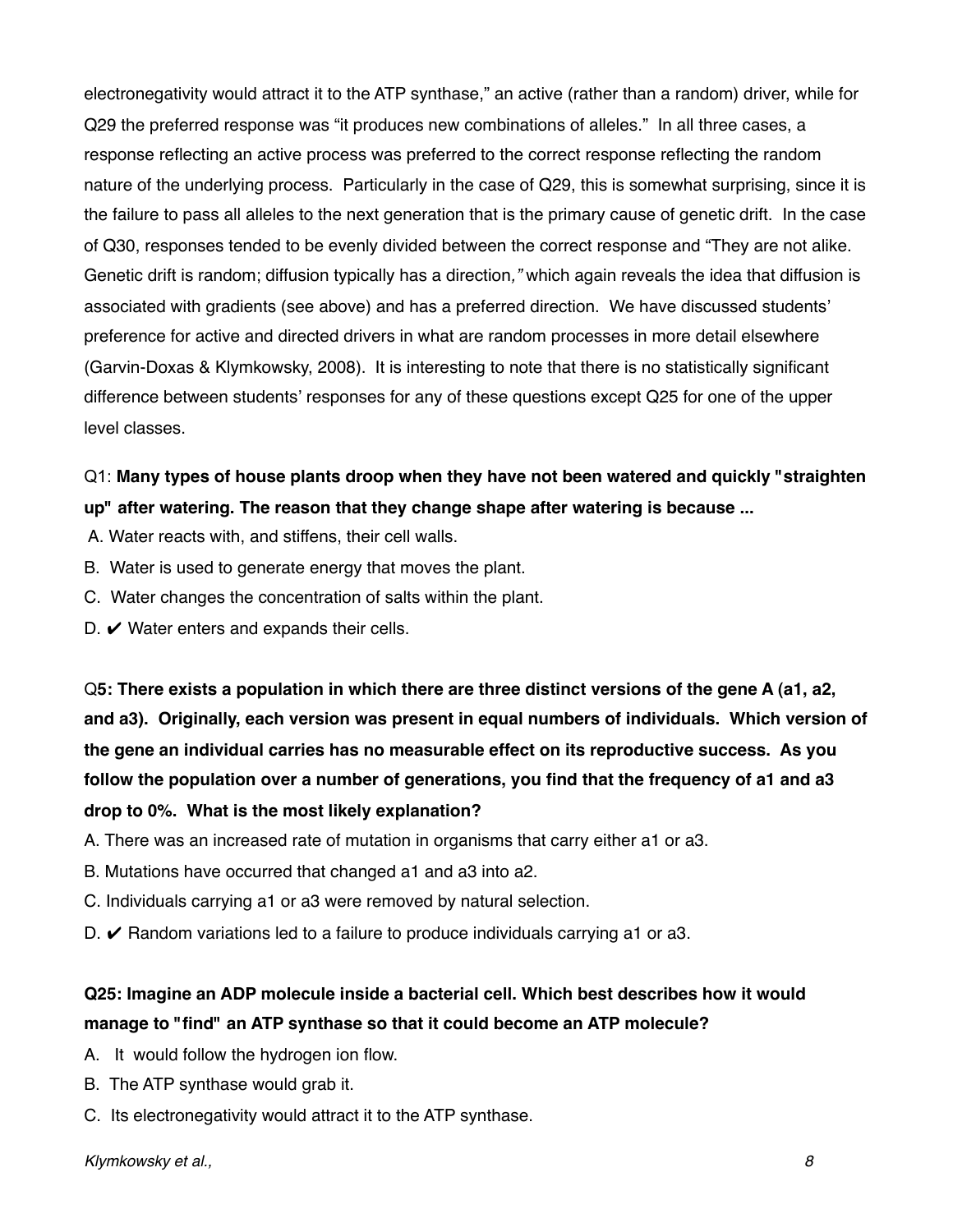- D. It would be actively pumped to the right area.
- E.  $\vee$  Random movements would bring it to the ATP synthase.

#### **Q29: Sexual reproduction leads to genetic drift because ...**

- A. there is randomness associated with finding a mate.
- B.  $\vee$  not all alleles are passed from parent to offspring.
- C. it is associated with an increase in mutation rate.
- D. it produces new combinations of alleles.

#### **Q30: How is genetic drift like molecular diffusion?**

- A. Both are the result of directed movements.
- B. Both involve passing through a barrier.
- $C.$   $\blacktriangleright$  Both involve random events without regard to ultimate outcome.
- D. They are not alike. Genetic drift is random; diffusion typically has a direction*.*

**Energetics and interactions (Questions 2, 3, 17, 18):** While energetics and molecular interactions are physicochemical rather than biological concepts, they do play a foundational role (together with molecular properties and functions, see below) in any rigorous understanding of the organization and behavior of biological systems, which are essentially long-lived (> 3 billion years) non-equilibrium systems. The first two questions in this cluster (Q2 and Q3) address the differences between plants and animals (the two most familiar groups of organisms) in terms of how they obtain and use energy. For Q2 the correct response was high  $(> 65%)$  for all groups. In contrast  $(Q3)$ , an apparent understanding that plants capture energy directly through the absorption of photons, while animals must extract energy through the reorganization of molecules, does not rise above 50% in any group. The most attractive alternative response was "Animals use energy to move; plants cannot." The two other questions in this group (Q17 and 18) are more molecular in focus and correct responses fell below that expected for random choice. For Q17, the response "Correctly bound molecules fit perfectly, like puzzle pieces" is the most attractive and reflects a geometric rather than an energetic conceptualization of molecular interactions, a conclusion supported by the analysis of Ed's Tools student responses and student interviews. While common in instructional materials, "geometric complementarity is far from being sufficient to discriminate between native and non-native geometries, except for a very few cases" (Palma et al. 2000, see also Shoichet and Kuntz 1991; Lin 2010). In the case of Q18, "A chemical reaction must change the structure of one of the molecules" is the most attractive distractor, a response that suggests that a specific driver is needed to reverse intermolecular interactions, an assumption that does not apply to a wide range of molecular interactions. Again, there *Klymkowsky et al Monday, December 20, 2010 9*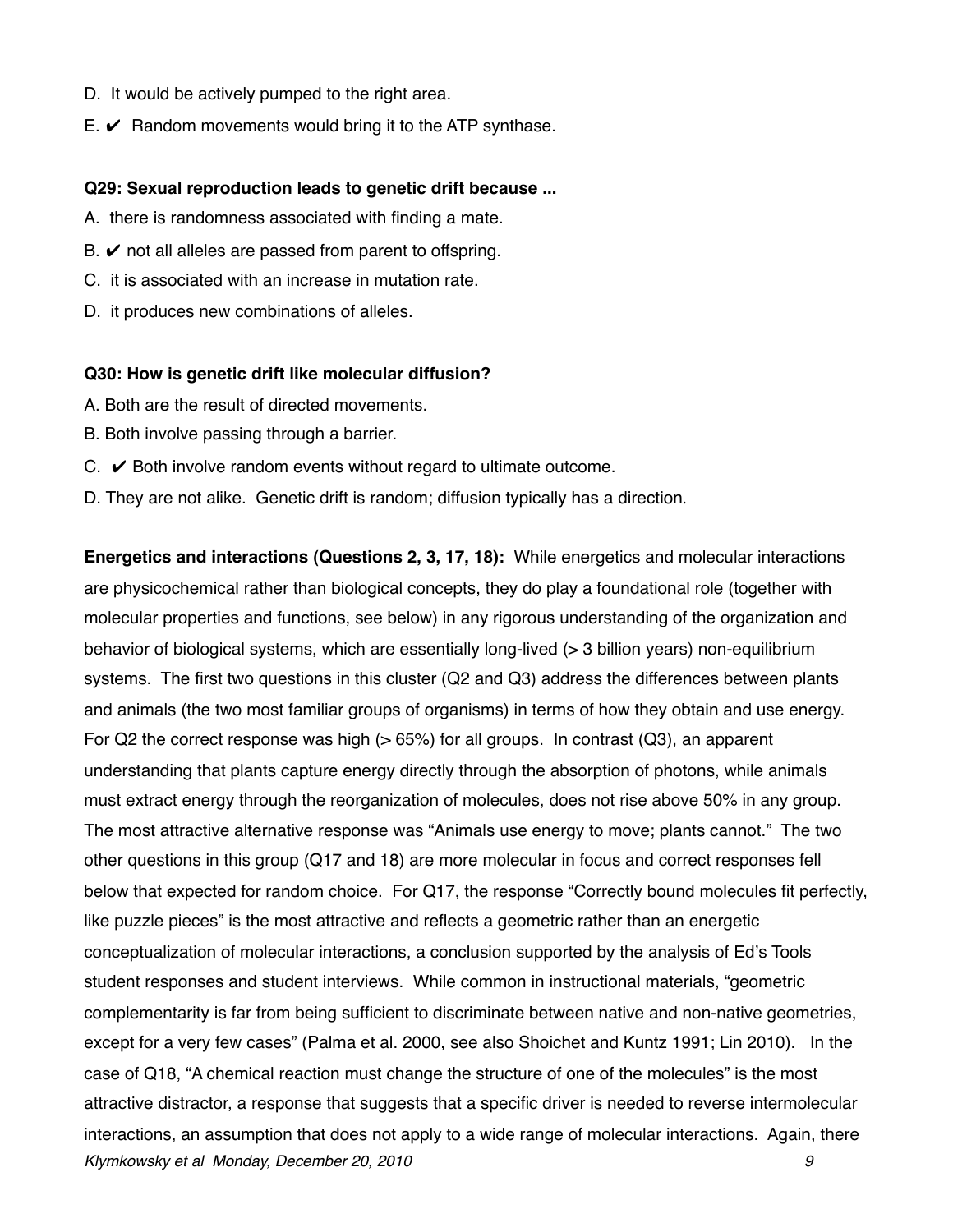is no statistically significant difference between students' responses for any of these questions. The finding that students and teachers have trouble with these questions is not surprising, given the common preference for directed/active versus random drivers (Garvin-Doxas and Klymkowsky, 2008).

# **Q2. In which way are plants and animals different in how they obtain energy?**

- A. Animals use ATP; plants do not.
- $B.$   $\vee$  Plants capture energy from sunlight; animals capture chemical energy.
- C. Plants store energy in sugar molecules; animals do not.
- D. Animals can synthesize sugars from simpler molecules; plants cannot.

# **Q3: In which way are plants and animals different in how they use energy?**

- A. Plants use energy to build molecules; animals cannot.
- B. Animals use energy to break down molecules; plants cannot.
- C. Animals use energy to move; plants cannot.
- $D.$   $\vee$  Plants use energy directly, animals must transform it.

# **Q17: How does a molecule bind to its correct partner and avoid "incorrect" interactions?**

- A. The two molecules send signals to each other.
- B. The molecules have sensors that check for "incorrect" bindings.
- C.  $\checkmark$  Correct binding results in lower energy than incorrect binding.
- D. Correctly bound molecules fit perfectly, like puzzle pieces.

# **Q18: Once two molecules bind to one another, how could they come back apart again?**

- A. A chemical reaction must change the structure of one of the molecules.
- B. ✔ Collisions with other molecules could knock them apart.
- C. The complex will need to be degraded.
- D. They would have to bind to yet another molecule.

**Molecular properties and functions group (Questions 10, 11, 13, 19, 20, 27):** This set of questions probes more deeply into the properties of specific biological macromolecules. Because of their central role in all biological systems and their highly stereotyped structure and function, we chose to focus our questions on DNA (Q10, 11, 19) and membranes and lipids (Q13, 20). The final question in this cluster (Q27) could, perhaps, be considered a genetics question, but its aim is to determine whether students can make the leap from the properties and functions of DNA to phenotype. In the case of Q10, 13, and 19 correct responses were at or below that expected for random choices. For Q10, the preferred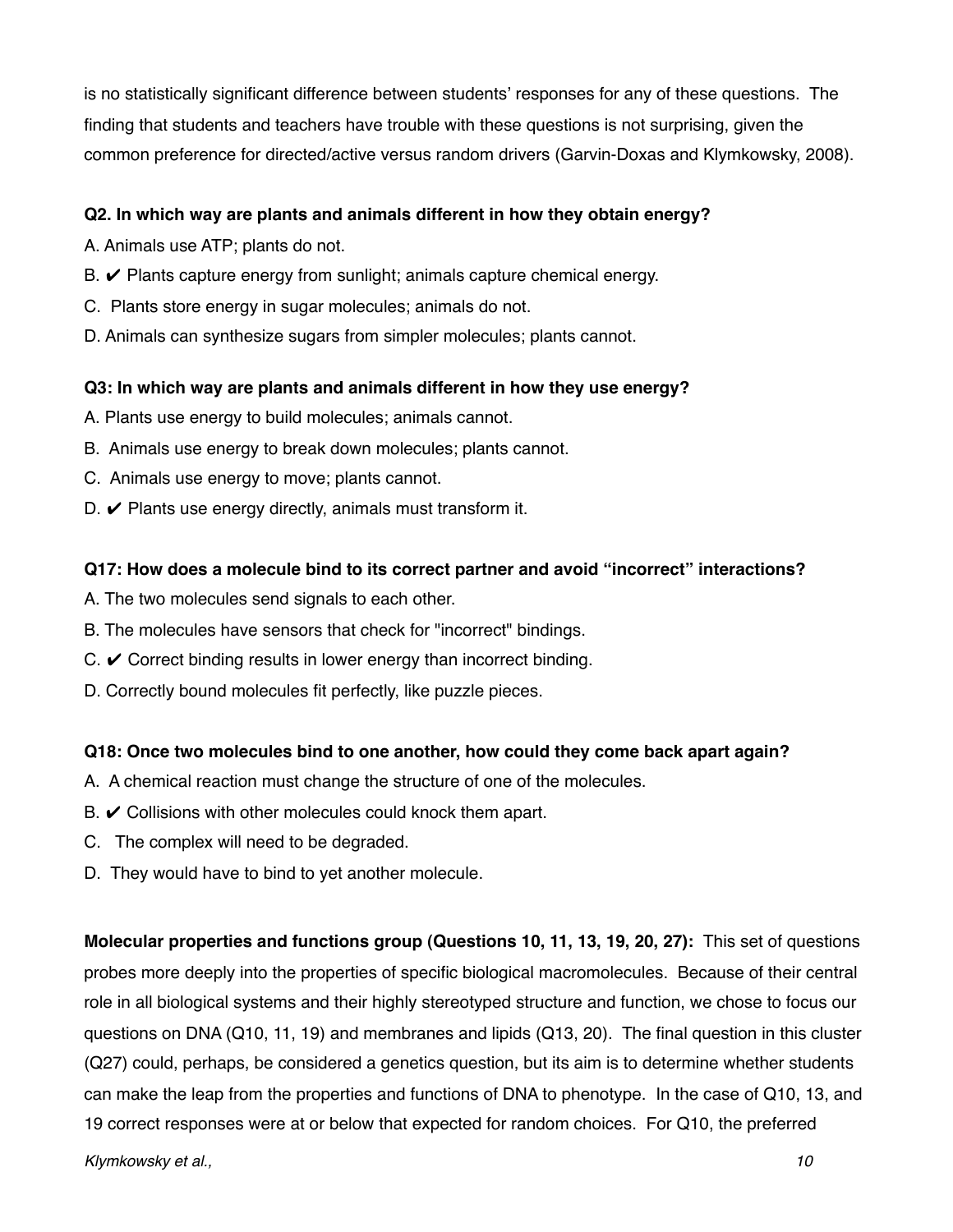choices were "The hydrogen bonds that hold it together are very stable and difficult to break" and "The bases always bind to their correct partner." The first of these is not true, and in fact DNA "breathing" (the opening and closing of the double helix) plays an important role in transcription (Alexandrov et al., 2010; Ambjornsson et al., 2007), while the second, while true, is not the reason that information can be stored in DNA, although it is relevant for DNA replication (see below). The correct response captures the key structural insight (Watson and Crick, 1953) that because the A=T and G=C base pairs have the same length, the sequence of base pairs does not greatly influence the overall structure of double-stranded DNA. This makes it possible to store information in base sequence in an unbiased manner. There was no significant difference in the percent correct between these groups.

Correct responses were higher for Q11, which deals explicitly with the mechanism of DNA replication and reflects the insight, derived from the work of Chargaff (Vischer and Chargaff, 1948; Manchester, 2008), of base complementarity, central to Watson and Crick's model. Question 19 probes an understanding of the properties of catalysts in an unfamiliar context (since the typical presentation of catalysis is in the context of proteins, and on occasion RNAs). Students overwhelming choose distractor A (*DNA is* "It is stable and does not bind to other molecules") not withstanding the fact that both parts of the response are incorrect, i.e. DNA is not particularly stable (see Discussion) and it readily associates with a wide range of molecules. In the case of Q27, which addresses the specific case of haploinsufficiency (a dominant phenotype associated with a null mutation), there is some evidence for progress during the course of instruction. In all of the student groups, the distractor "If the deleted allele were dominant" was most attractive and can be interpreted as another example of an "active" process, in contrast to the simpler (and correct) idea, "one gene makes less gene product than two genes."

Questions 13 and 20 deal explicitly with the properties of lipids and membranes, universal components of cells. In the case of Q13 correct responses were around that expected for random choice. The favorite choice was "whether the molecule is actively repelled by the lipid layer" (another active process). In the case of Q20 the favored distractor was "Their inability to bond with water molecules" which overlooks the amphipathic (and defining) nature of lipids as a group.

#### **Q10: What makes DNA a good place to store information?**

- A. The hydrogen bonds that hold it together are very stable and difficult to break
- B. The bases always bind to their correct partner.
- C.  $\vee$  The sequence of bases does not greatly influence the structure of the molecule.
- D. The overall shape of the molecule reflects the information stored in it.

#### **Q11: What is it about nucleic acids that makes copying genetic information straightforward?**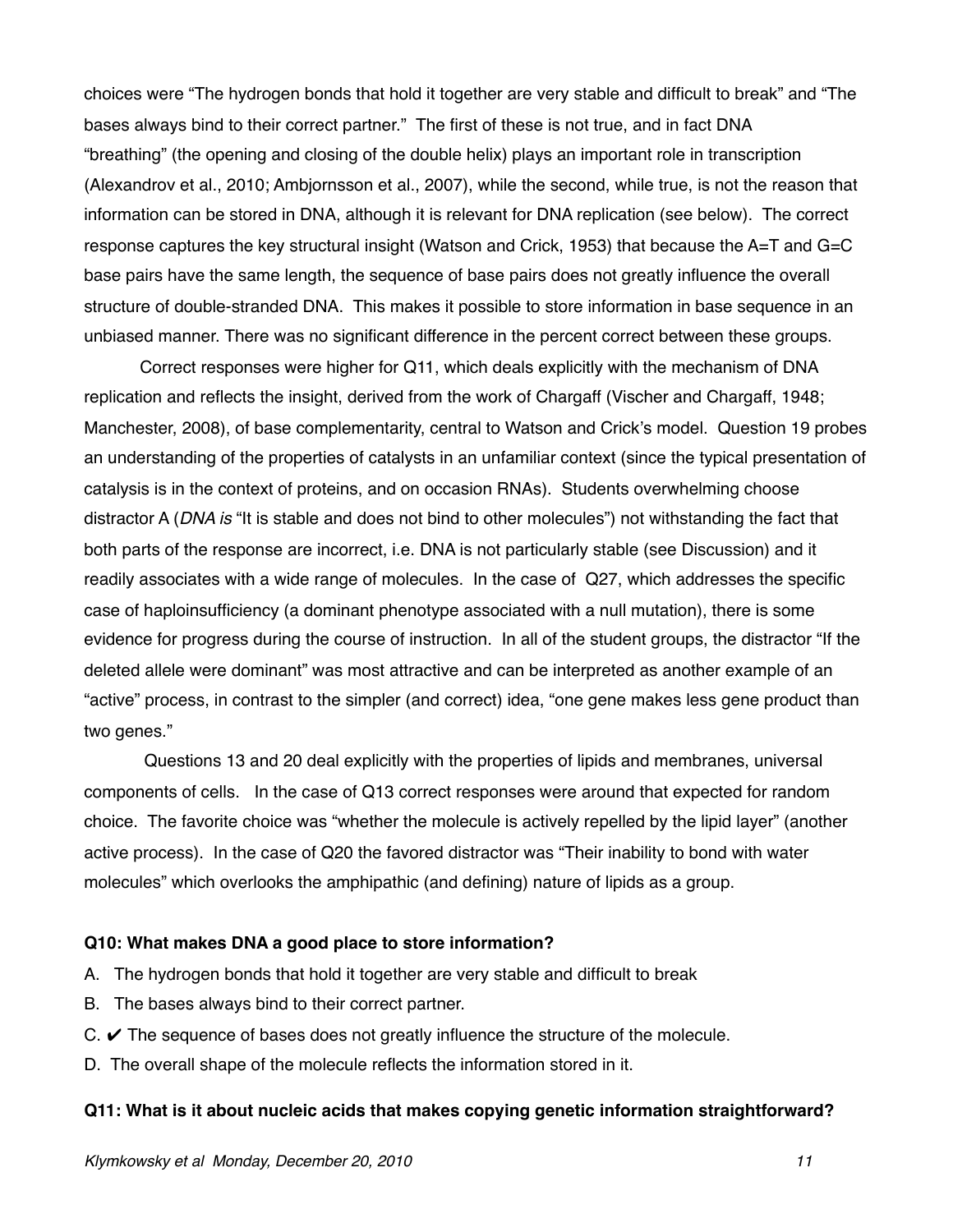- A. Hydrogen bonds are easily broken.
- B.  $\vee$  The binding of bases to one another is specific.
- C. The sequence of bases encodes information.
- D. The shape of the molecule is determined by the information it contains*.*

# **Q13: When we want to know whether a specific molecule will pass through a biological membrane, we need to consider ...**

- A. the specific types of lipids present in the membrane*.*
- B.  $\vee$  the degree to which the molecule is water soluble.
- C. whether the molecule is actively repelled by the lipid layer.
- D. whether the molecule is harmful to the cell.

#### **Q20: Lipids can form structures like micelles and bilayers because of ...**

- A. their inability to bond with water molecules.
- B. their inability to interact with other molecules.
- C. their ability to bind specifically to other lipid molecules.
- $D.$   $\vee$  the ability of parts of lipid molecules to interact strongly with water.

#### **Q19: Why is double-stranded DNA not a good catalyst?**

- A. It is stable and does not bind to other molecules.
- $B.$   $\vee$  It isn't very flexible and can't fold into different shapes.
- C. It easily binds to other molecules.
- D. It is located in the nucleus.

# **Q27: Consider a diploid organism that is homozygous for a particular gene. How might the deletion of this gene from one of the two chromosomes produce a phenotype?**

- A. If the gene encodes a multifunctional protein.
- $B.$   $\vee$  If one copy of the gene did not produce enough gene product..
- C. If the deleted allele were dominant.
- D. If the gene encoded a transcription factor.

**Genetic behaviors group (Questions 7, 15, 16, 21, 22, 24, 28):** This set of questions approaches some basic genetic principles associated with phenotype (Q7), genetic linkage (Q15), the definition (Q16) and molecular nature of dominant (Q21) and recessive (Q24) traits, as well as the basic "calculus" of sexual reproduction (Q22) and linkage (Q28). It is worth noting that the second course in the curricular sequence taken by the Intro and Molecular groups deals explicitly with genetics, although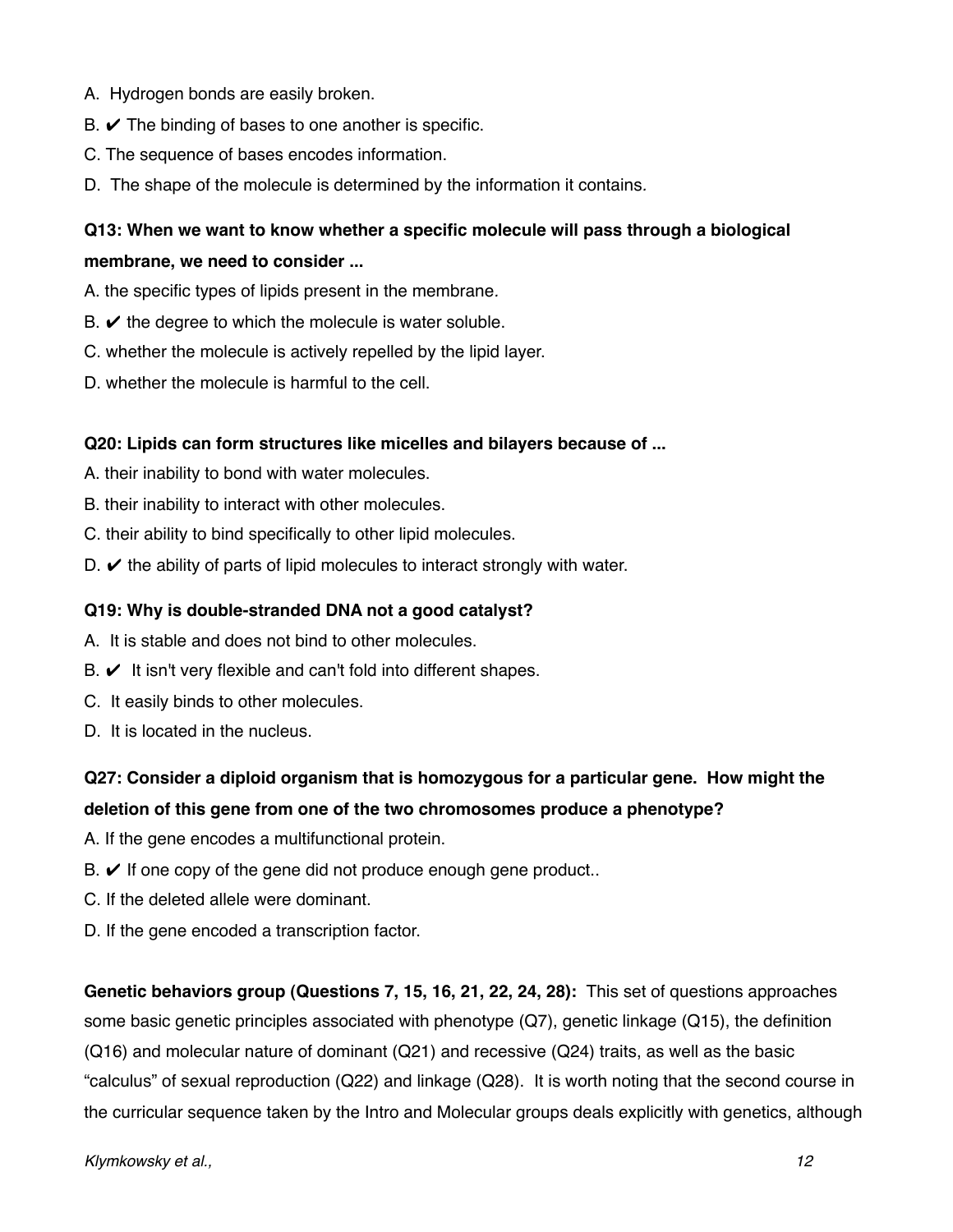the exact content and emphasis of these genetics courses were not necessarily identical. In the case of Q7 there was a high (65%) level of correct responses. The correct response to Q22 was again relatively high. For Q15, 16, 21, 24, and 28 all distractors appears similar in their attractiveness.

# **Q7. If two parents display distinct forms of a trait and all their offspring (of which there are hundreds) display the same new form of the trait, you would be justified in concluding that ...**

- A. both parents were heterozygous for the gene that controls the trait.
- B.  $\vee$  both parents were homozygous for the gene that controls the trait.
- C. one parent was heterozygous, the other was homozygous for the gene that controls the trait.
- D. a recombination event has occurred in one or both parents.

**Q15: An allele exists that is harmful when either homozygous or heterozygous. Over the course of a few generations the frequency of this allele increases. Which is a possible explanation? The allele ..***.*

- A.  $\checkmark$  is located close to a favorable allele of another gene.
- B. has benefits that cannot be measured in terms of reproductive fitness.
- C. is resistant to change by mutation.
- D. encodes an essential protein.

### **Q16: In a diploid organism, what do we mean when we say that a trait is dominant?**

- A. It is stronger than a recessive form of the trait.
- B. It is due to more, or a more active gene product than is the recessive trait.
- $C.$   $\vee$  The trait associated with the allele is present whenever the allele is present.
- D. The allele associated with the trait inactivates the products of recessive alleles.

### **Q21: A mutation leads to a dominant trait; what can you conclude about the mutation's effect?**

A. It results in an overactive gene product.

- B. It results in a normal gene product that accumulates to higher levels than normal.
- C. It results in a gene product with a new function.
- $D.$   $\vee$  It depends upon the nature of the gene product and the mutation.

#### **Q22: How similar is your genetic information to that of your parents?**

A.  $\vee$  For each gene, one of your alleles is from one parent and the other is from the other parent.

- B. You have a set of genes similar to those your parents inherited from their parents.
- C. You contain the same genetic information as each of your parents, just half as much.
- D. Depending on how much crossing over happens, you could have a lot of one parent's genetic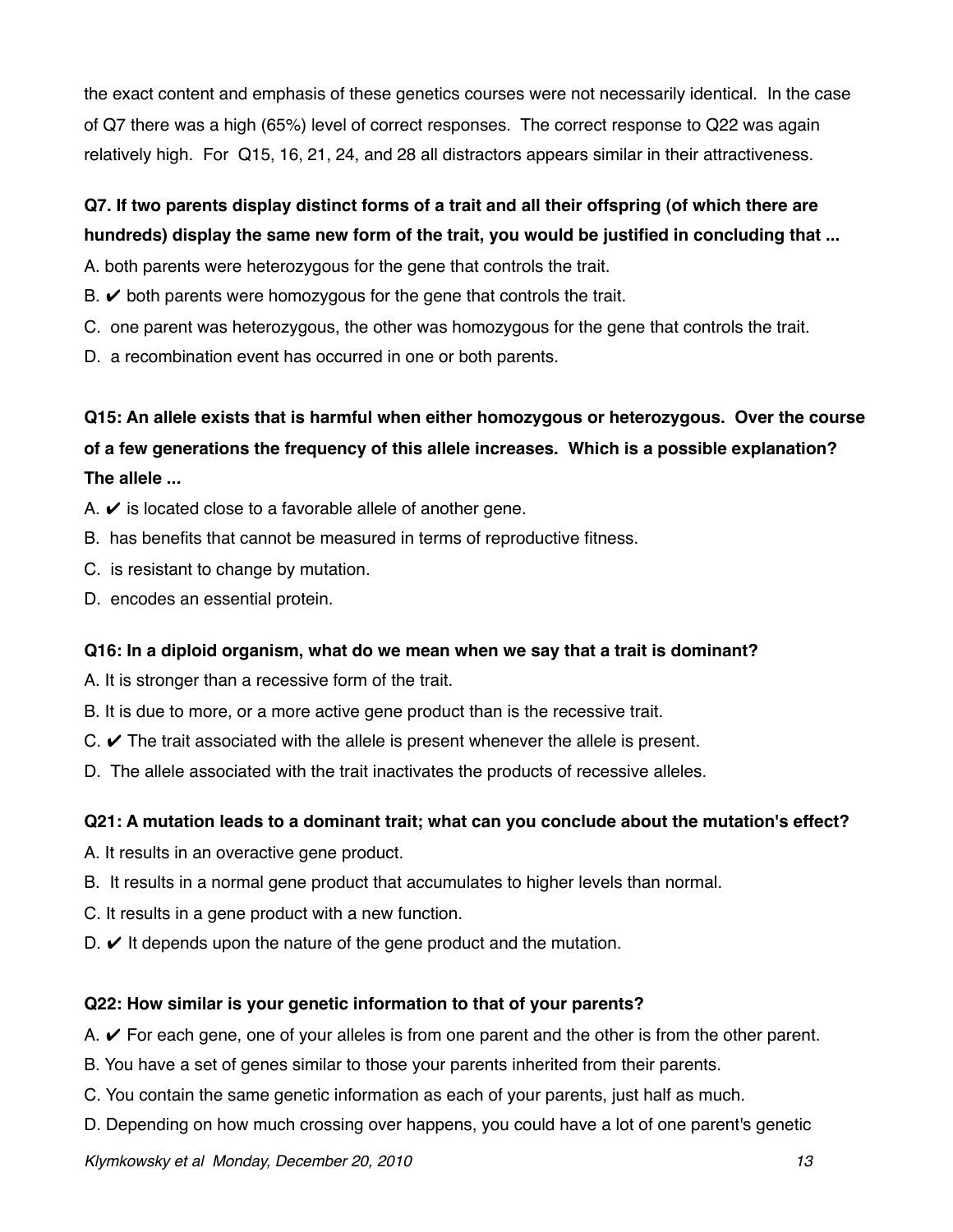information and little of the other parent's genetic information.

## **Q24: A mutation leads to a recessive trait; what can you conclude about the mutation's effect?**

- A. It results in a non-functional gene product.
- B. It results in a normal gene product that accumulates to lower levels than normal.
- C. It results in a gene product with a new function.
- $D.$   $\checkmark$  It depends upon the nature of the gene product and the mutation.

**Q28: Gene A and gene B are located on the same chromosome. Consider the following cross: AB/ab X ab/ab. Under what conditions would you expect to find 25% of the individuals with an Ab genotype.** 

- A. It cannot happen because the A and B genes are linked.
- B. It will always occur, because of independent assortment.
- $C.$   $\vee$  It will occur only when the genes are far away from one another.
- D. It will occur only when the genes are close enough for recombination to occur between them.

**Evolutionary mechanisms group (Questions 4, 6, 12, 14, 26):** This set of questions examines student responses to various evolutionary history/natural selection situations, such as random and catastrophic effects on evolutionary change (Q4), how natural selection produces evolutionary change (Q6), how structures are lost during the course of time (Q12), how mutations might produce novel effects (Q14) and how genetic drift may influence evolutionary history (Q26), a question related to the diffusion/drift question cluster. Q4 produced a high level of correct responses and the most attractive distractor was "New genes are generated" (another type of "active" response to a random event). For Q6 the most attractive distractor was "Producing genes needed for new environments." In the case of Q12, responses were near random and the most popular distractor was "It is no longer actively used". In the case of Q14, there was a bifurcation in distractor choice between "If the mutation inactivated a gene that was harmful" for Intro-1 and Molecular-1 and "If the mutation had no effect on the activity of the gene product" for Intro-2 and Molecular-2. For Q26, which deals with changes in an asexual population, two distractors were particularly attractive, "genetic drift" and "its mutation." Q12 proved most problematic for students, who apparently fail to grasp the "cost-benefit" calculation implicit in evolutionary events. An unexplored area is how students view the development of new traits, and whether they recognize the role of historic contingency, such as illustrated by the development of the ability to utilize citrate in populations of *E. coli* (Blount et al., 2008).

# **Q4: How can a catastrophic global event influence evolutionary change?**

*Klymkowsky et al., 14*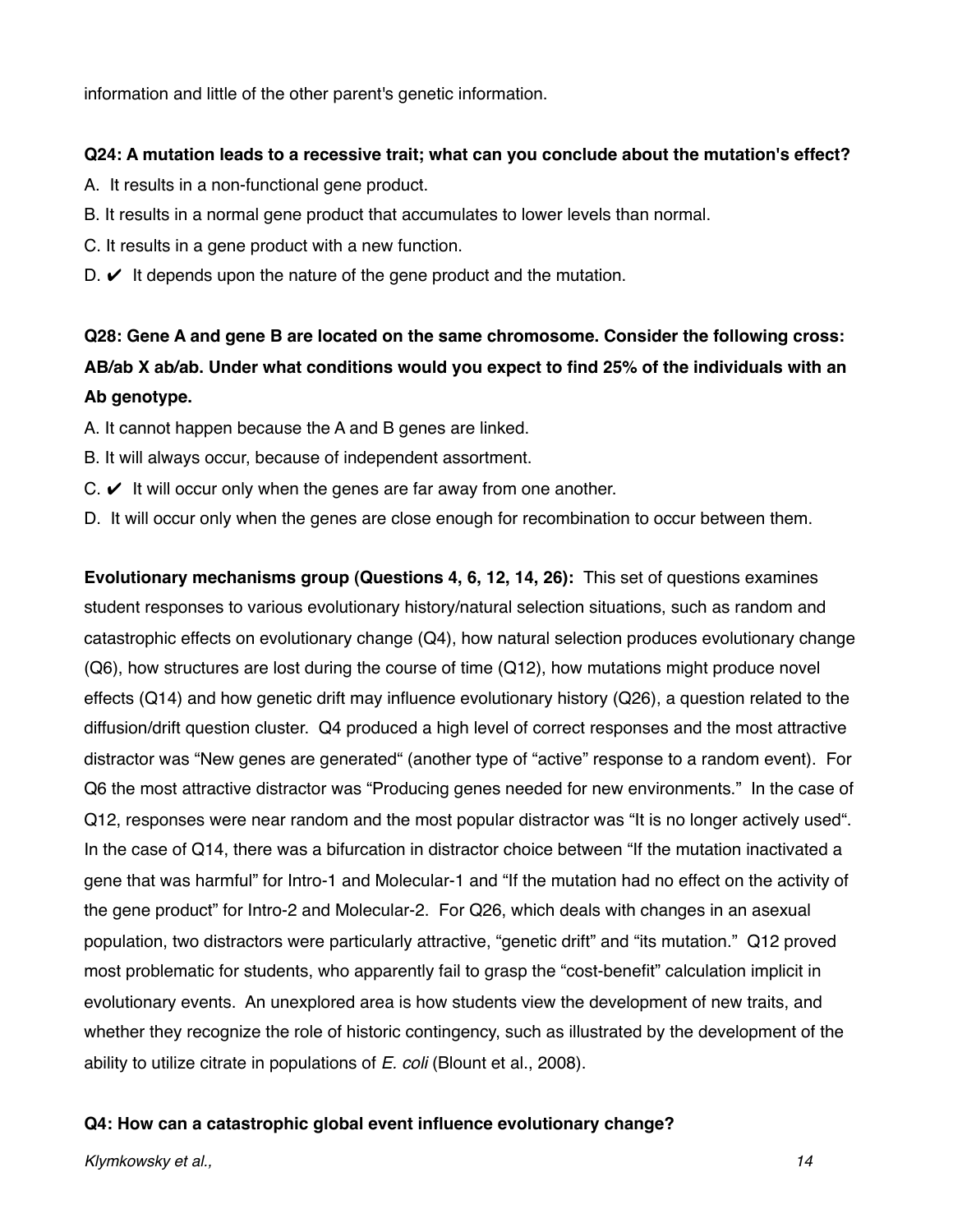- A. Undesirable versions of genes are removed.
- B. New genes are generated.
- $C.$   $\vee$  Only some species may survive the event.
- D. There are short term effects that disappear over time.

### **Q6: Natural selection produces evolutionary change by…**

- A.  $\vee$  changing the frequency of various versions of genes.
- B. reducing the number of new mutations.
- C. producing genes needed for new environments.
- D. reducing the effects of detrimental versions of genes. …

# **Q12: It is often the case that a structure (such as a functional eye) is lost during the course of evolution. This is because ...**

- A. It is no longer actively used.
- B. Mutations accumulate that disrupt its function.
- C. It interferes with other traits and functions.
- D.  $\checkmark$  The cost to maintain it is not justified by the benefits it brings.

### **Q14: How might a mutation be creative?**

- A. It could not be; all naturally occurring mutations are destructive.
- B. If the mutation inactivated a gene that was harmful.
- $C.$   $\vee$  If the mutation altered the gene product's activity.
- D. If the mutation had no effect on the activity of the gene product.

**Q26: You follow the frequency of a particular version of a gene in a population of asexual organisms. Over time, you find that this version of the gene disappears from the population. Its disappearance is presumably due to …** 

- A. genetic drift.
- $B.$   $\checkmark$  its effects on reproductive success.
- C. its mutation.
- D. the randomness of survival.

**Experimental design cluster (Questions 8, 9):** We included two general questions aimed at revealing student thinking about experimental design, in particularly whether they could identify a negative control experiment (Q8) and how they might better design the experiment (Q9). For Q8, the most attractive distractor was "It serves as a positive control," which displays a clear misunderstanding *Klymkowsky et al Monday, December 20, 2010 15*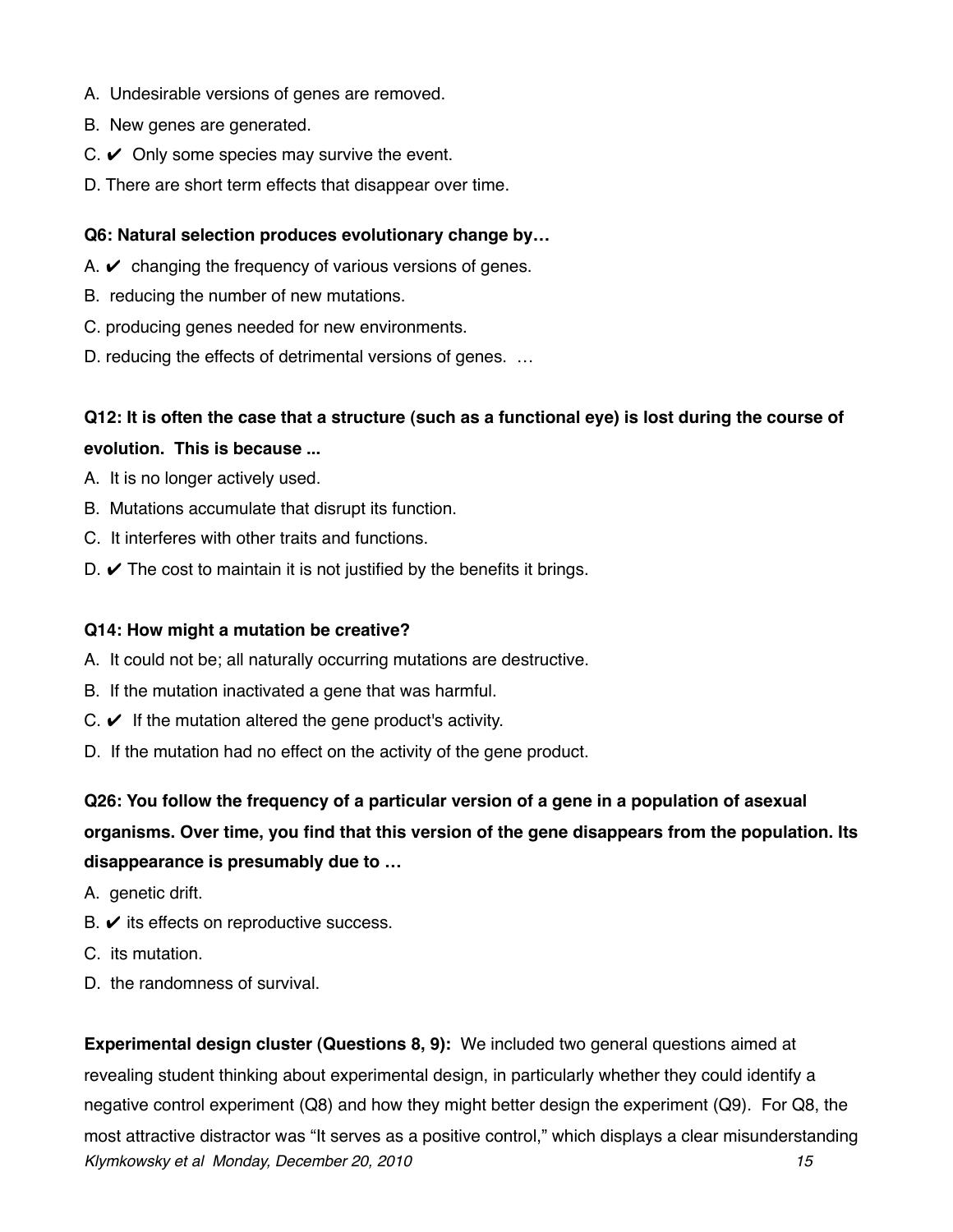of what a positive control is, something that subsequent studies have confirmed (Shi et al., in preparation). For Q9 responses were fairly evenly divided between the correct response and "test only people without opinions, pro or con, about acupuncture," which again suggests confusion as to how control experiments are designed.

**Q8. You are doing experiments to test whether a specific type of acupuncture works. This type of acupuncture holds that specific needle insertion points influence specific parts of the body. As part of your experimental design, you randomize your treatments so that some people get acupuncture needles inserted into the "correct" sites and others into "incorrect" sites. What is the point of inserting needles into incorrect places?** 

- A.  $\vee$  It serves as a negative control.
- B. It serves as a positive control.
- C. It controls for whether the person can feel the needle.
- D. It controls for whether needles are necessary.

# **Q9. As part of your experiments on the scientific validity of this particular type of acupuncture, it would be important to ...**

- A. test only people who believe in acupuncture.
- B. test only people without opinions, pro or con, about acupuncture.
- C. have the study performed by researchers who believe in this form of acupuncture.
- $D.$   $\vee$  determine whether placing needles in different places produces different results.

**Statistical Comparisons:** The answers to individual questions were analyzed (using the statistical methods described in the Methods section) to compare responses from students in the four different courses. When comparing these four groups (Intro-1, Intro-2, Molecular-1, and Molecular-2) we found significant differences between only five out of 29 question (Q 9 & 14 were answered differently between the two Intro groups, while Q 11,16, and 25 were different between the two Molecular groups) (see supplement material S2). It should be noted that these administrations were done three years apart and not with the same sample of students; therefore, any differences could be due to differences in instruction.

We believe BCI-based comparisons can provide an estimate of whether student understanding changes over time and within the context of this specific curriculum/course sequence. When comparing how the two Intro groups compared to the two Molecular groups, for almost every question except 24 there was no significant difference between the answers for at least three out of the four groups. For the introductory courses there was no significant difference between student answers, and *Klymkowsky et al., 16*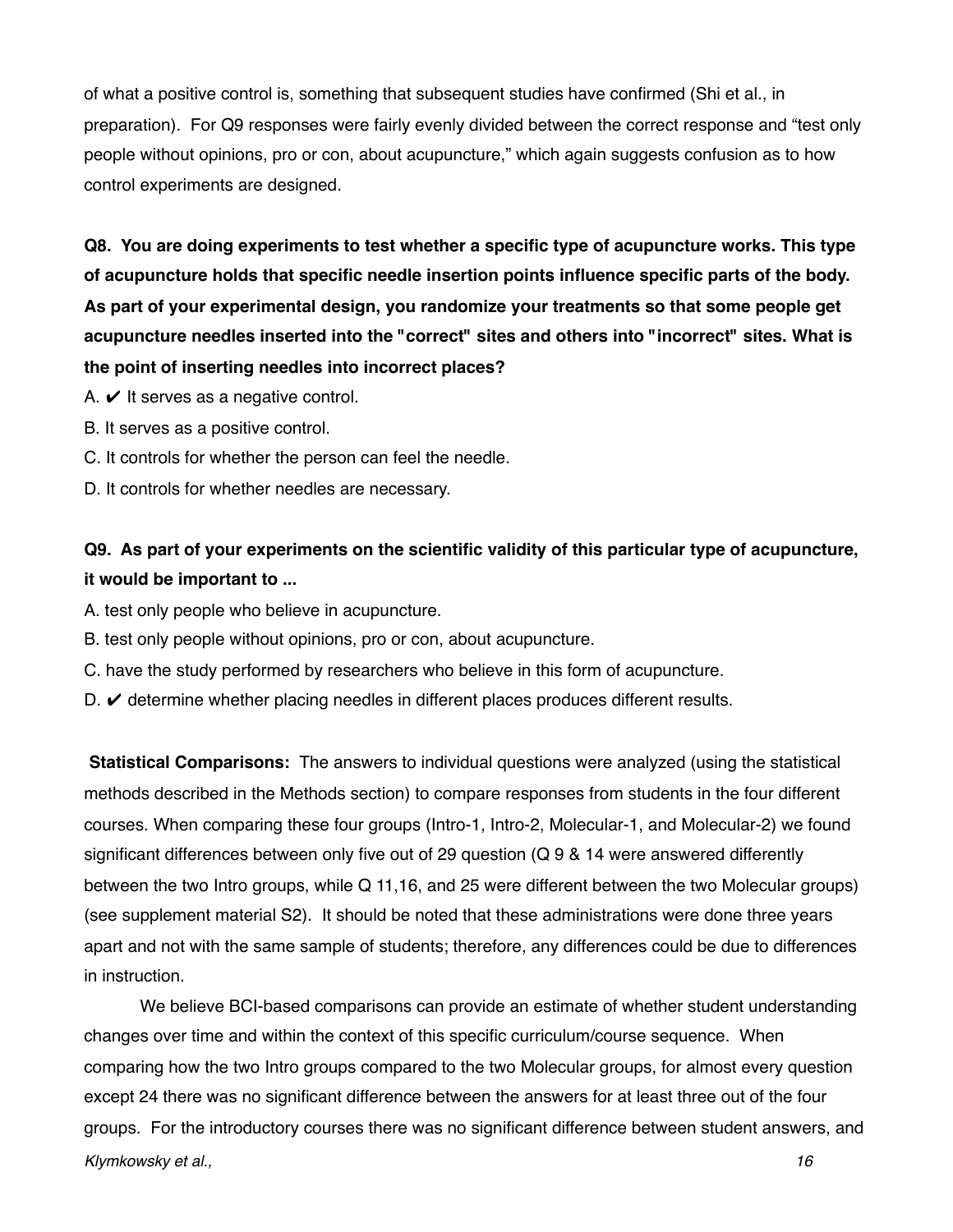in fact for almost half of the questions (Q1, 3, 4, 5, 7, 10, 12, 13, 18, 19, 22, 26, 29, 30), there was no significant difference in performance between all four groups, both for questions where students tended to answer correctly (>50%) and to questions where they did not (correct response < 25%). This finding implies that for these questions students at both levels were consistent and retained their understanding or misconceptions in the face of instruction. For the other half of the questions (Q2, 6, 8, 9, 11, 14, 15, 16, 17, 20, 21, 25, 27, and 28) the performance of students in one of the upper level (sophomore/junior) courses was different from the other three. This is probably because of differences in course (and intervening course) content and emphasis, which often vary from year to year and are influenced by the fact that different faculty design and deliver the intervening courses with different emphases. However, for the majority of questions there was no significant difference between introductory and upper level courses. The exception was Q24 where both Molecular courses were found significantly higher than both Intro courses, suggesting, perhaps, an instructional effect.

A second analysis compared middle/high school teacher responses to students. Again, a number of the questions  $(Q 2\uparrow, 3\downarrow, 5\downarrow, 7\uparrow, 8\uparrow, 9 \leftrightarrow 10\downarrow, 13\downarrow, 18\downarrow, 19\downarrow,$  and 29 $\downarrow$ )( " $\uparrow$ " indicates greater that 50% correct, " $\downarrow$ " indicates less than 50% correct, and " $\leftrightarrow$ " indicates  $\sim$  50% correct for all groups) showed no difference in response implying that for these questions, understanding or misunderstanding are very resilient. However, a second group (Q1, 4, 6, 12, 15, 16, 22, 25, 27, and 30) revealed that at least three of the four student groups were significantly lower than the teacher group suggesting that for these questions the teachers had a better understanding of the concepts then the students. For a third group of questions (Q17, 20, 21, 24, and 28) teachers were significantly higher than the Intro groups but not the Molecular groups. This suggests (but certainly does not prove) that teachers had attained a level equal to, but not significantly better than the upper level student groups. Since most teachers do not come from molecular biology departments, this suggests that 1) molecular biology departments do not do significantly better in these areas than other types of biology departments or that ii) in the course of their teaching, teachers gain a similar level of understanding with respect to these questions. There are three remaining questions (Q 11, 14, and 26) that do not fit any of these three main trends. For these questions, the teachers were significantly different from only one of the student groups. What this means, exactly, is not clear and suggests that further studies could be useful.

#### **Discussion:**

Different assessment instruments have different purposes (see Libarkin, 2010). Standardized tests typically serve as hurdles or sorting systems. The typical classroom exam is often similar (although rather less expensive to generate). Aside from being "too hard" or "too easy", such tests generally provide little in the way of useful (that is explicit) feedback as to students' conceptual *Klymkowsky et al Monday, December 20, 2010 17*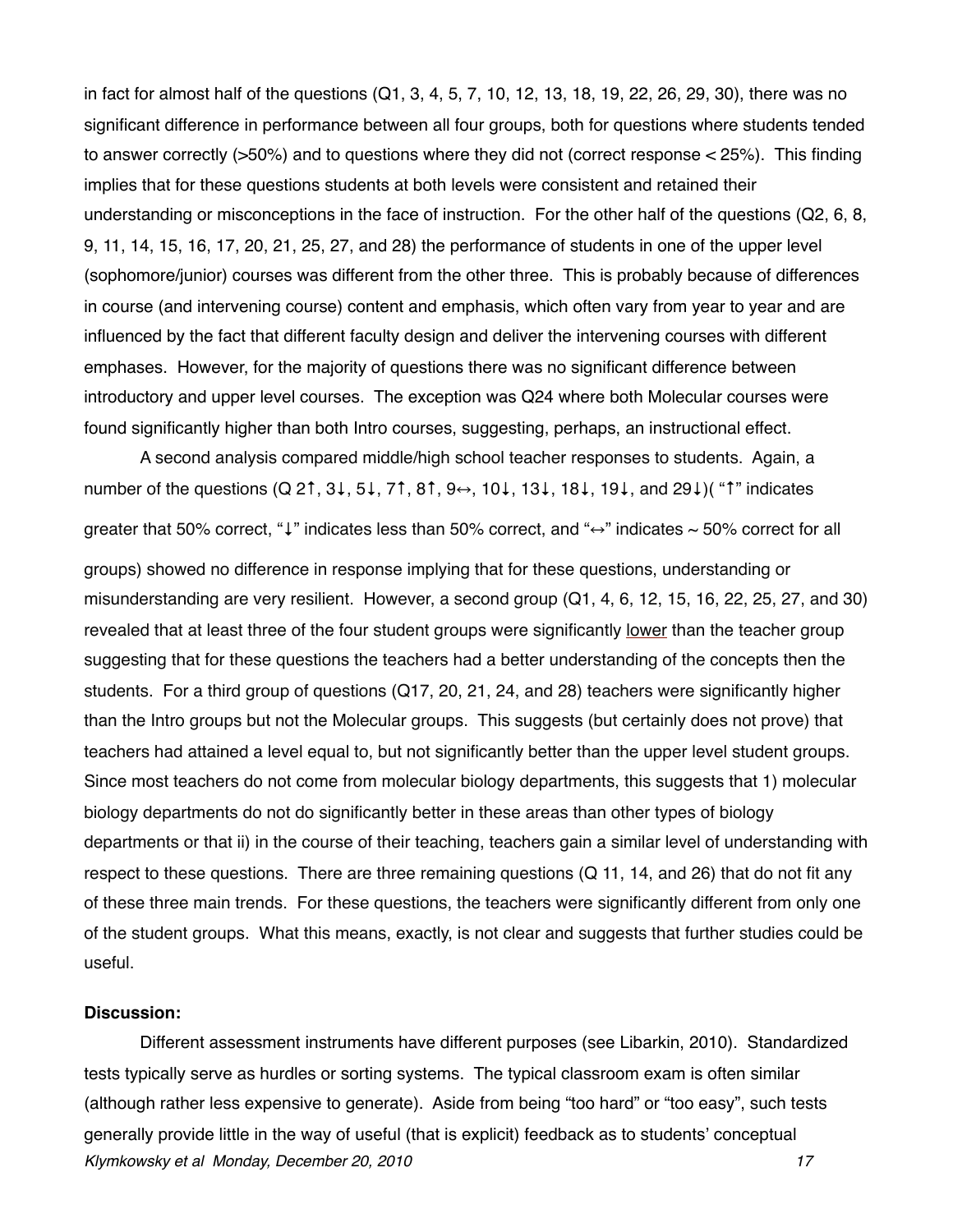strengths or difficulties. Some conceptual instruments have used the fact that they correlate with averaged final exam scores to justify their validity (see Smith et al., 2008), but given the history of conceptual assessments (see above), this seems problematic. It is all too easy to teach to a test, once the goals of the test are recognized. This may be one issue that can arise when instruments like the Force Concept Inventory are used for the pre-/post assessment of student learning. What would be better would be if there were two distinct but "congruent" versions of the instrument, but this is often impractical. At the same time, if the focus of an assessment is pedagogically sound, using it to influence course design or teaching strategy would seem quite reasonable as long as independent measures are employed to confirm student understanding.

The BCI represents a different type of conceptual assessment, quite distinct from standard exams. Standard tests (summative assessments) are often designed to be efficiently and unambiguously gradable, and so must present questions for which there is only a single "unambiguously true" response that can be recognized by the "best" students (not withstanding the actual complexity of biological systems). Whether such questions are conceptually informative becomes of secondary import. In contrast, the point of the BCI and similar instruments is to entice students into revealing their actual thinking about a particular subject. They are designed to promote learning by drawing instructors' attention to areas where students are having problems, and which standard exams fail to reveal. There is already an extensive literature on student misconceptions in the biological sciences (Anderson and McKenzie, 2010; Duit, 2009), but this literature is rarely an integral part of the typical instructor's habit of mind. It is all too easy to become constrained by the logistics of the teaching situation - there is often simply not enough time to consider student thinking on the fly, and to adapt course content. This is particularly the case for research active professors, obsessed as they are with their other (and often more important, from a career perspective) endeavors, e.g. lab administration, student mentoring, experimental design and interpretation, manuscript and proposal preparation. We believe that the BCI can provide useful information in this context. It enables the instructor to focus on key ideas. This is important, since there can be negative social pressures associated with what are perceived to be "over-simplified" courses, even if the "more rigorous" versions of the course are often not demonstrably more effective at promoting rigorous understanding of key ideas (see Sundberg and Dini, 1993; Sundberg et al., 1994). The value of assessment instruments like the BCI is that they help instructors, curriculum designers and course analysts appreciate the conceptual obstacles students face and recognize the skills they need. That said, responses to the BCI cannot be taken as the sole or definitive evidence for a particular level of understanding in students; we see them as a first step in an on-going evaluative process aimed at defining how best to present subject matter and effectively engage students in the often difficult task of mastering that subject matter. This is a process that involves content revision and various pedagogical strategies, ranging

*Klymkowsky et al., 18*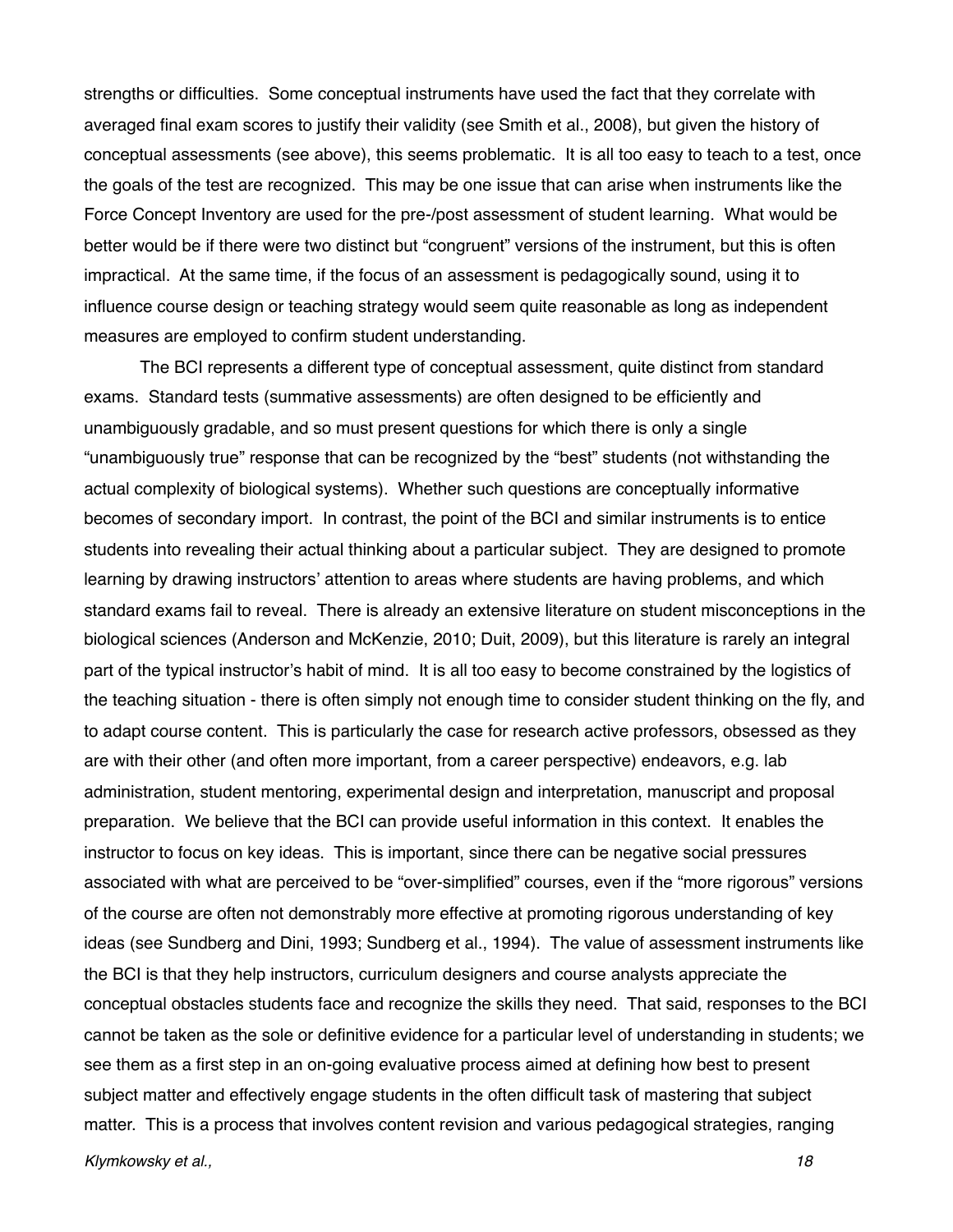from the instructor-centric and Socratic to the communal, peer-based and collaborative (Bransford et al., 2001; Klymkowsky, 2007; Mazur, 1997).

 It is in this light that we propose that the BCI should be as a diagnostic and formative assessment for identifying potential areas of conceptual confusion and for assaying the effects of course content, sequence, and emphasis. Instruments such as the BCI are based on student language and research into student thinking, and are purposefully written to avoid the clues present in typical instructor generated questions; this can in some situations lead to some measure of ambiguity. This is one reason that they are not intended to serve as a summative assessment. They have a different structure and a different feel from typical exams. Their purpose is to provide insights that are important but often overlooked. The BCI is not a standardized, normed test and it is not intended for pre-post testing, but rather to help instructors discover where students are having difficulty; for this reason we have made BCI questions freely available and encourage others to used them (with appropriate citation).

There are a number of ways that the BCI could be used effectively. One could give it after the core curriculum has been completed, and then use the results to review and, where necessary, redesign course and curricular content and emphasis. Another is to use relevant BCI (or similar) questions formatively, in class; this could involve having students explain their assumptions when picking a correct answer and discussing why the "wrong" responses are wrong, "less right," or dependent upon ancillary assumptions. Ancillary implicit assumptions impact a number of questions where distractors capture plausible specific, but not generally applicable solutions. For example, the two questions on the nature of recessive and dominant alleles are aimed to determine, primarily, whether students understand the complex function that connects genotype, molecular structure, and function with phenotype.

One particularly obvious outcome from our administration of the BCI is that the teacher group did not "Ace" the test (supplemental material S1). This is related to the fact that for a number of questions, responses (including those of teachers) were distributed in a near random manner. Consider, for example, the implications when students (and teachers) hold the idea that DNA is inherently "stable" (Q19). They may well find the processes of mutation and the cellular systems that serve to repair events such as base hydrolysis (depurination and depyrimination), single and doublestranded DNA breaks (Longhese et al., 2006; Seluanov et al., 2010) mysterious, unnecessary, or unbelievable. Understanding DNA repair systems is also the basis for understanding how gene duplication and genomic rearrangements come about, as well as their possible effects on the evolution of new traits, reproductive success and isolation (Raskina et al., 2008).

On a related front, it is also likely that both students and their teachers may not understand the chemistry involved in DNA stability, and why, for example there are enzyme systems dedicated to DNA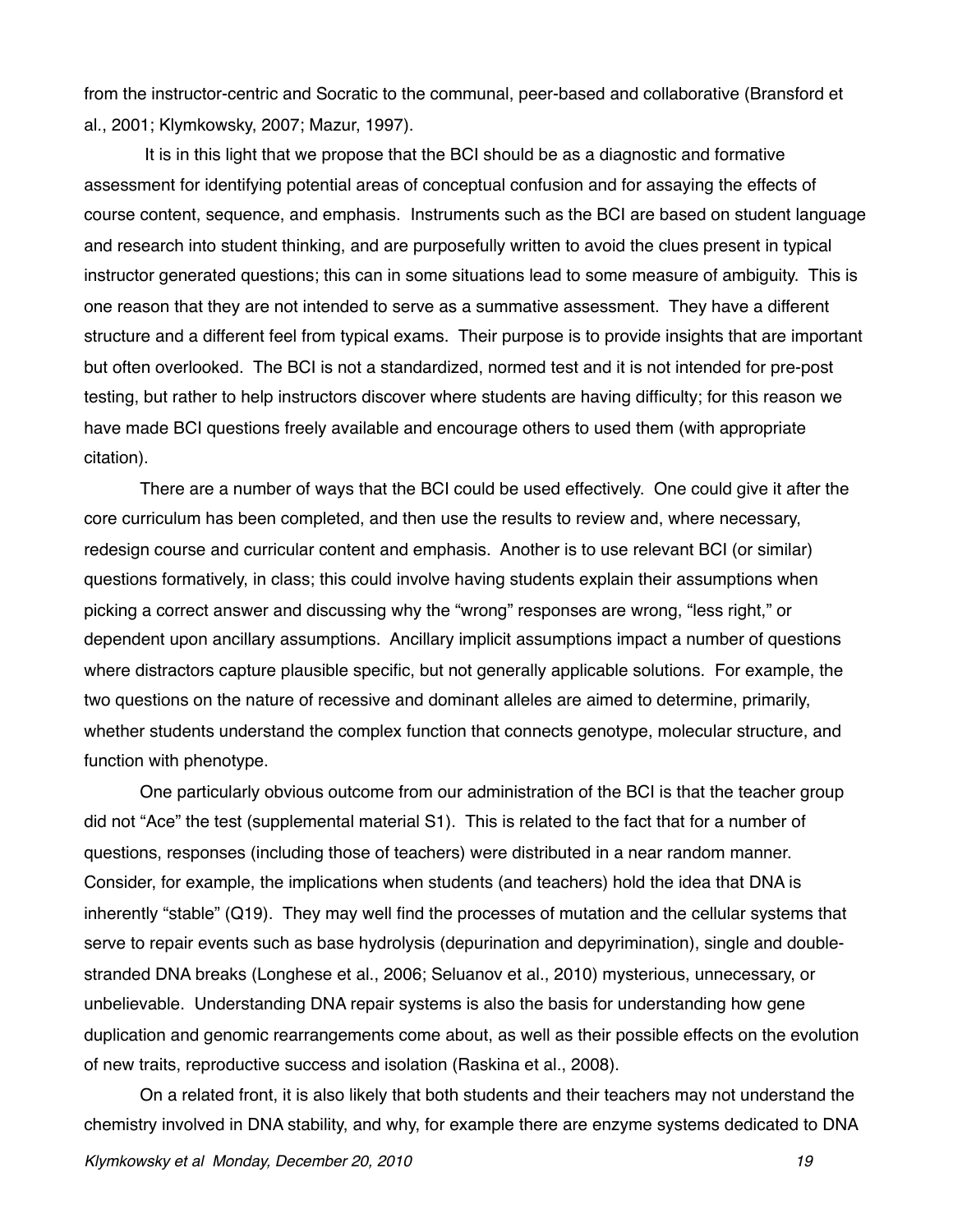repair but not protein repair. For example, while the following quote occurs on a biochemistry course web site "DNA is generally quite stable"<sup>[4](#page-19-0)</sup>, the truth is that "Although DNA is the carrier of genetic information, it has limited chemical stability" (Lindahl, 1993). Mutations are not the exception, but an integral part of the process of life, and must be actively repaired (Friedberg et al., 2006; Lindahl and Nyberg, 1972). Similarly, the response (to Q19) that suggest that DNA "does not bind to other molecules" reflects an unexpected misconception of the state of DNA within the cell and overlooks the critical (and hopefully upon further reflection obvious) role of DNA-protein interactions in chromosome organization, the epigenetic regulation of gene expression, DNA replication and repair, and the mechanism by which sister chromosomes pair during meiosis, as well as the effects of translocations on meiotic segregation. These are not mysterious processes, but depend upon intermolecular interactions of various types, some of which (for example, the association of histones with DNA) are quite stable. In the same light, an "in class" analysis and discussion of Q19 could be used as a jumping off point for an in-depth, molecular-level exploration of how catalysts in general and biological catalysts in particular work, why polypeptides (in general) and RNAs in specific cases (for example, within the ribosome) act catalytically, as well as the role of enzymatic co-factors in biological systems.

We welcome instructors to use the BCI as a formative assessment, an assay for what their students bring to their class, and to use BCI and related questions<sup>[5](#page-19-1)</sup> as part of in-class exercises, for example as clicker questions (Caldwell, 2007; Rao and DiCarlo, 2000; Smith et al., 2009), where students are asked to consider and discuss what makes the incorrect choices incorrect. We expect that such an exercise will help instructors (and their students) recognize conceptual areas that require further exploration, and perhaps foster more realistic and effective course and curricular goals and design. Results from the application of the BCI are likely to be particularly critical to identifying insights that may have escaped their students' attention and that are likely to act as serious obstacles to a robust, rigorous, accessible, and transferrable understanding of important ideas. Moreover, when the conceptual foundations of a discipline are considered seriously, it is more likely that teachers (and course/curriculum designers) will be able to recognize the complexity of even "simple" ideas, which often build upon rather sophisticated foundations, and allow sufficient time for students to master them. As one appreciates the complexity of an idea, there may be a realization that "covering" material is not as important as understanding it, which implies the ability to confidently and correctly apply ideas and interpret observations in novel situations. One can hope that the use of a range of conceptual assessments will serve as a brake on syllabus hypertrophy and hyperplasia.

<span id="page-19-0"></span><sup>4</sup> http://www.mun.ca/biochem/courses/3107/Topics/DNA\_properties.html

<span id="page-19-1"></span>*Klymkowsky et al., 20* 5 with appropriate citation, please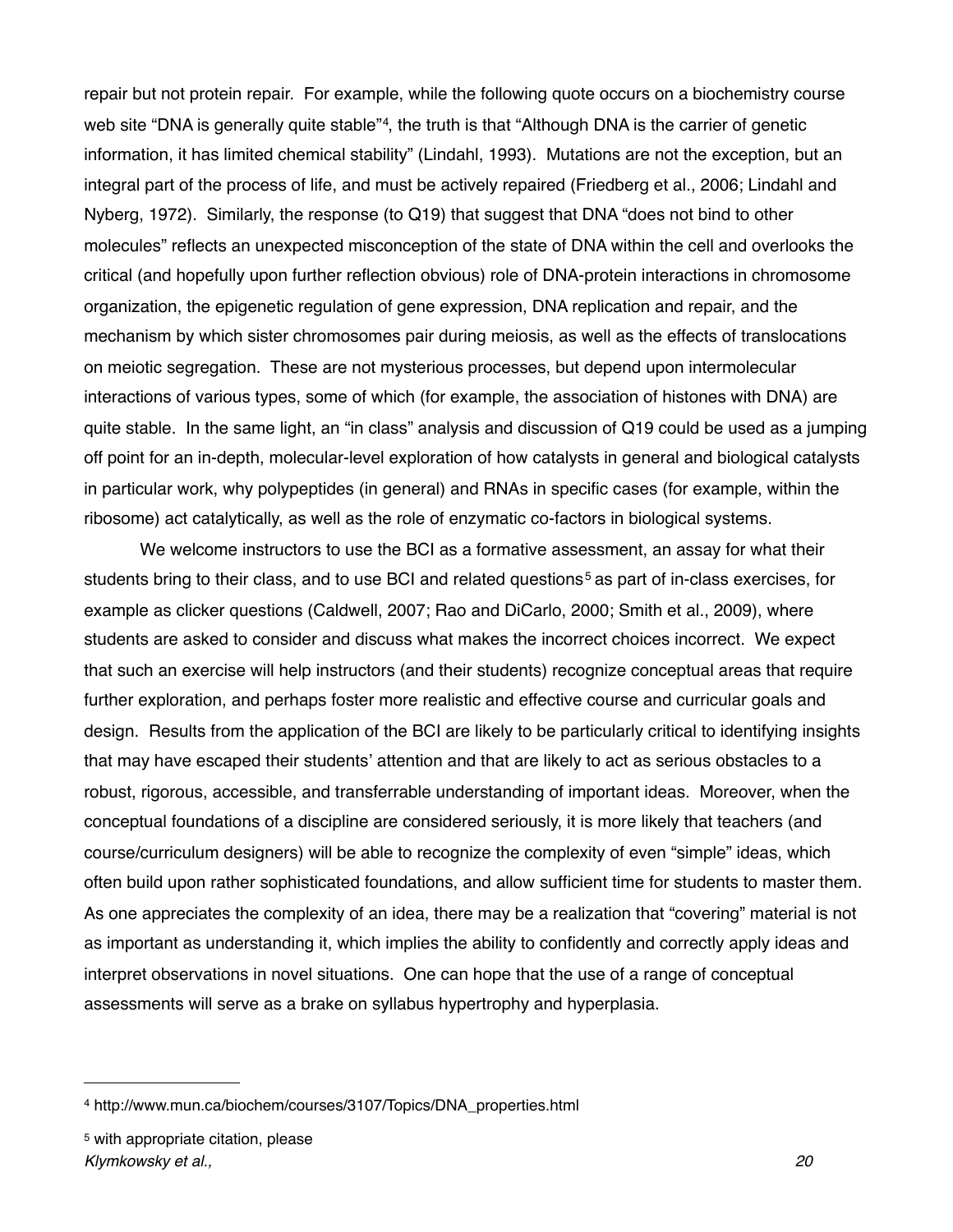**Acknowledgements:** *We particularly wish to thank Melanie Cooper for her patient and extensive comments on various versions of the text, many of which we have adopted; we thank Will Leary, Rachel Gheen,Jeffery Ahn, Katherine Henson for their work interviewing students, Jane Jackson for provoking us, and the UC Boulder Discipline-based Education Research (DBER) for an on-going forum to discuss a wide-range of science education issues. This project was support primarily by NSF grant DUE 0405007 and through NSF-Noyce funding for Will Leary and Rachel Gheen.*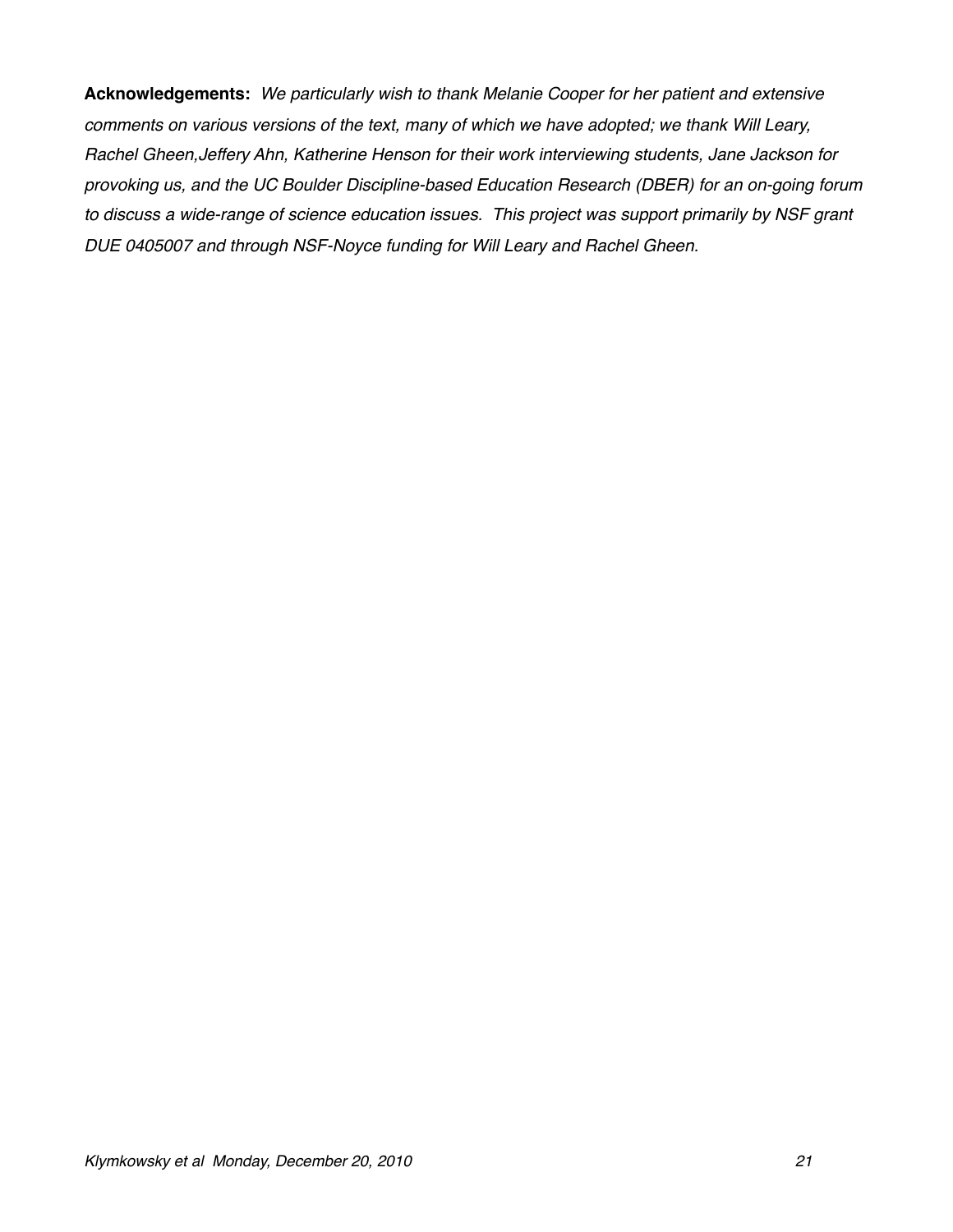**Literature cited:**

- **Alexandrov, B. S., Gelev, V., Yoo, S. W., Alexandrov, L. B., Fukuyo, Y., Bishop, A. R., Rasmussen, K. O. and Usheva, A.** (2010). DNA dynamics play a role as a basal transcription factor in the positioning and regulation of gene transcription initiation. *Nucleic Acids Res* **38**, 1790-5.
- **Ambjornsson, T., Banik, S. K., Krichevsky, O. and Metzler, R.** (2007). Breathing dynamics in heteropolymer DNA. *Biophys J* **92**, 2674-84.
- **Anderson, D. L., Fisher, K. M. and Norman, G. J.** (2002). Development and evaluation of the conceptual inventory natural selection. *Journal of Research in Science teaching* **39**, 952-978.
- **Anderson, T. and McKenzie, J.** (2010). Conceptual and reasoning difficulties in Sciences, vol. 2010 (ed.
- **Blount, Z. D., Borland, C. Z. and Lenski, R. E.** (2008). Historical contingency and the evolution of a key innovation in an experimental population of Escherichia coli. *Proc Natl Acad Sci U S A* **105**, 7899-906.
- **Bransford, J. D., Brown, A. L. and Cocking, R. R.** (2001). How people learn: Brain, Mind, Experience and School., (ed. Washington, D.C.: National Academy Press.
- **Caldwell, J. E.** (2007). Clickers in the large classroom: current research and best-practice tips. *CBE Life Sci Educ* **6**, 9-20.
- **Cicero, J.** (1989). Piercing the socratic veil: adding an active learning alternative in legal education. *William Mitchel Law Review* **15**.
- **Duit, R.** (2009). Students' and Teachers' conceptions and science education, (ed.

**Fetherstonhaugh, A. R., Happs, J. C. , Treagust, D. F.** (1987). "Student misconceptions about light: A comparative study of prevalent views found in Western Australia, France, New Zealand, Sweden and the United States." Research in Science Education **17**: 156-164.

- **Freedman, D. H.** (2010). "Lies, Damned Lies, and Medical Science." The Atlantic Monthy November.
- **Friedberg, E. C., Walker, G. C. and Siede, W.** (2006). DNA repair and mutagenesis. Washington, DC: ASM press.
- **Garvin-Doxas, K. and Klymkowsky, M. W.** (2008). Understanding Randomness and its impact on Student Learning: Lessons from the Biology Concept Inventory (BCI). *Life Science Education* **7**, 227-233.
- **Hestenes, D. and Halloun, I.** (1995). Interpreting the FCI. *The Physics Teacher* **33**, 502-506.
- **Hestenes, D., Wells, M. and Swackhamer, G.** (1992). Force concept inventory. *The Physics Teacher* **30**, 141-166.
- **Huffman, D. and P. Heller** (1995). "What does the force concept inventory actually measure?" The Physics Teacher **33**(3): 138-143.
- **Ioannidis, J. P.** (2005). "Why most published research findings are false." PLoS Med **2**(8): e124.
- **Klymkowsky, M. W.** (2007). Teaching without a textbook: a strategy to focus learning. . *CBE Life Sci Educ* **6**, 190-193.
- **Klymkowsky, M. W. and E. M. Furtak**. (2009). "How the Incoherent State of Science and Mathematics Education Undermines Biological (and Scientific) Literacy." Retrieved April 9, 2009, from http:// coloradohigherednews.com/Pages/Archive.php?id=1460.
- **Klymkowsky, M. W. and Garvin-Doxas, K.** (2008). Recognizing Student Misconceptions through Ed's Tool and the Biology Concept Inventory. *PLoS Biol* **6**, e3.
- **Klymkowsky, M. W., Garvin-Doxas, K. and Zeilik, M.** (2003). Bioliteracy and teaching efficacy: what biologists can learn from physicists. *Cell Biol Educ* **2**, 155-61.
- **Klymkowsky, M. W., Gheen, R. and Garvin-Doxas, K.** (2006). Avoiding reflex responses: Strategies for revealing students' conceptual understanding in biology. In *Physics Education Research Conference*, (ed. L. McCullough J. Hsu and P. Heron), pp. 3-6. Syracuse, NY.
- **Lander, A. D.** (2007). "Morpheus unbound: reimagining the morphogen gradient." Cell **128**(2): 245-56.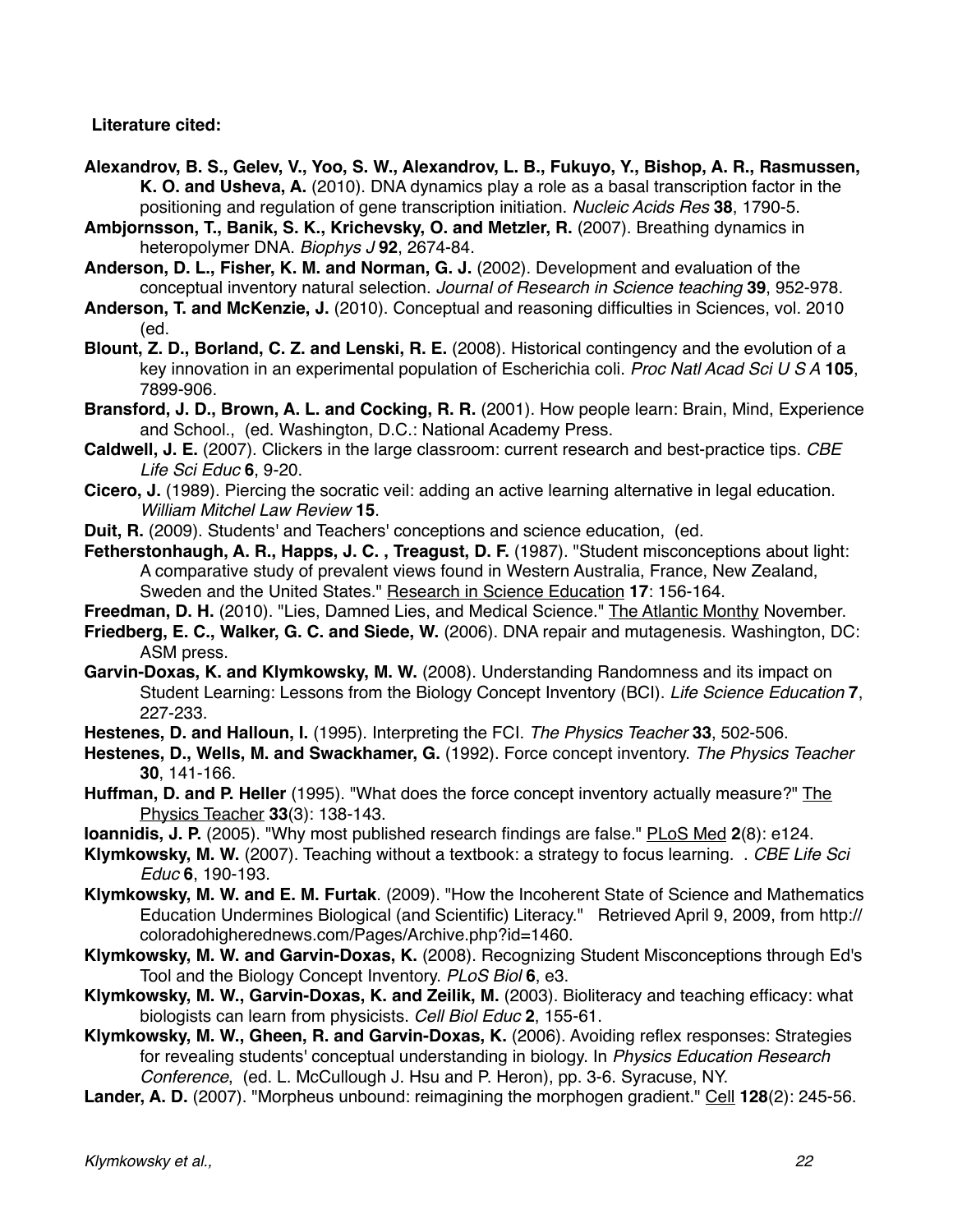- **Libarkin, J.** (2010). "Concept Inventories in higher education science". National Research Council manuscript; available on-line http://www7.nationalacademies.org/bose/ Libarkin\_CommissionedPaper.pdf
- **Lin, J. H.** (2010). "Accommodating Protein Flexibility for Structure-Based Drug Design." Curr Top Med Chem.
- **Lindahl, T.** (1993). Instability and decay of the primary structure of DNA. *Nature* **362**, 709-15.
- **Lindahl, T. and Nyberg, B.** (1972). Rate of depurination of native deoxyribonucleic acid. *Biochemistry* **11**, 3610-8.
- **Longhese, M. P., Mantiero, D. and Clerici, M.** (2006). The cellular response to chromosome breakage. *Mol Microbiol* **60**, 1099-108.
- **Manchester, K. L.** (2008). Historical opinion: Erwin Chargaff and his 'rules' for the base composition of DNA: why did he fail to see the possibility of complementarity? *Trends Biochem Sci* **33**, 65-70.
- **Mayr, E.** (1985). The Growth of Biological Thought: Diversity, Evolution, and Inheritance Cambridge, MA: Belknap Press of Harvard University Press.
- **Mazur, E.** (1997). Peer Instruction: A User's Manual. Upper Saddle River, NJ: Prentice Hall.
- **Moore, J. A.** (1993). Science as a way of knowing: the foundations of modern biology. Cmabridge: Harvard University Press.
- **Nehm, R. H. and Schonfeld, I. S.** (2010). The future of natural selection knowledge measurement: a reply to Andersen et al (2010). *J. Res. Sci. Teach.* **47**, 358-362.
- **Odom, A. L., Barrow, L. H. .** (1995). Development and application of a two-tier diagnostic test measuring college biology students' understanding of diffusion and osmosis after a course of instruction. *Journal of Research in Science teaching* **32**, 45-61.
- **Palma, P. N., L. Krippahl, et al.** (2000). "BiGGER: a new (soft) docking algorithm for predicting protein interactions." Proteins **39**(4): 372-84.
- **Peterson, R. F., Treagust, D. F. , Garnett, P. J.** (1986). "Identifications of secondary students' misconceptions of covalent bonding and structure concepts using a diagnostic instrument." Research in Science Education **16**: 40-48.
- **Powell, K.** (2003). Science education: spare me the lecture. *Nature* **425**, 234-6.
- **Rao, S. P. and DiCarlo, S. E.** (2000). Peer instruction improves performance on quizzes. *Adv Physiol Educ* **24**, 51-5.
- **Raskina, O., Barber, J. C., Nevo, E. and Belyayev, A.** (2008). Repetitive DNA and chromosomal rearrangements: speciation-related events in plant genomes. *Cytogenet Genome Res* **120**, 351-7.
- **Seluanov, A., Mao, Z. and Gorbunova, V.** (2010). Analysis of DNA double-strand break (DSB) repair in mammalian cells. *J Vis Exp*.
- **Shoichet, B. K. and I. D. Kuntz** (1991). "Protein docking and complementarity." J Mol Biol **221**(1): 327-46.
- **Smith, M. K., Wood, W. B. and Knight, J. K.** (2008). The Genetics Concept Assessment: a new concept inventory for gauging student understanding of genetics. *CBE Life Sci Educ* **7**, 422-30.
- **Smith, M. K., Wood, W. B., Adams, W. K., Wieman, C., Knight, J. K., Guild, N. and Su, T. T.** (2009). Why peer discussion improves student performance on in-class concept questions. *Science* **323**, 122-4.
- **Stanovich, K. E.** (2009). What intelligence tests miss: the psychology of rational thought. New Haven: Yale University Press.
- **Sundberg, M. D. and Dini, M. L.** (1993). Science majors versus nonmajors: is there a difference? *J. College Sci. Teaching* **23**, 299-304.
- **Sundberg, M. D., Dini, M. L. and Lee, E.** (1994). Decreasing course content improves student comprehension of science and attitudes towards science in freshman biology. *J. Research Coll. Teaching* **31**, 679-693.
- **Treagust, D. F.** (1985). "Diagnostic tests to evaluate student's misconceptions in science." Paper presented at the 58th Annual Meeting of the National Association for Research in Science Teaching, French Lick Spring, Indiana.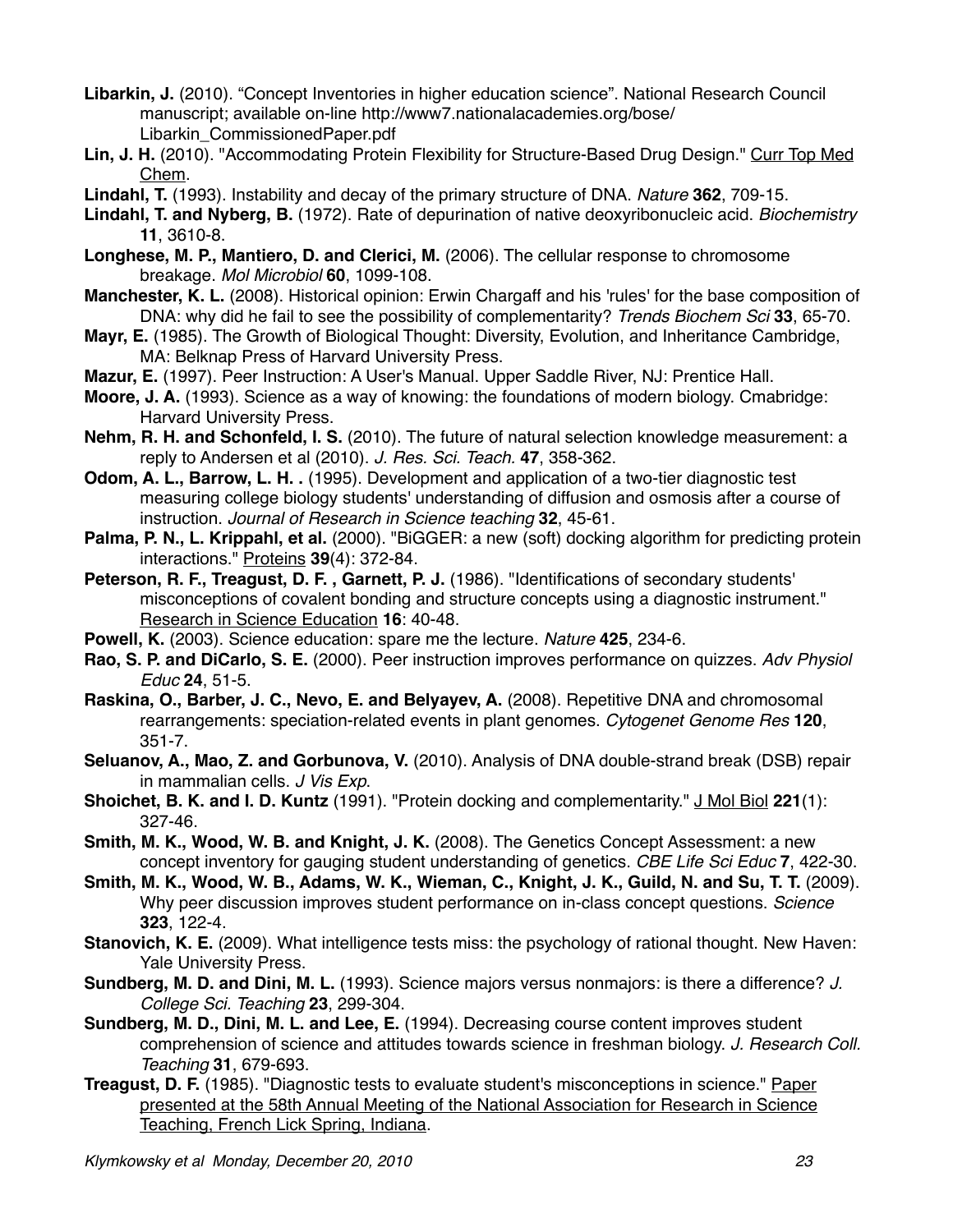- **Treagust, D. F., Haslam, F.** (1986). "Evaluating secondary student's misconceptions of photosynthesis and respiration in plants using a two-tier diagnostic instrument." Paper presented at the 59th Annual Meeting of the National Association for Research in Science Teaching, San Francisco, California.
- **Vischer, E. and Chargaff, E.** (1948). The separation and quantitative estimation of purines and pyrimidines in minute amounts. *J Biol Chem* **176**, 703-14.
- **Watson, J. D. and Crick, F. H.** (1953). Molecular structure of nucleic acids; a structure for deoxyribose nucleic acid. *Nature* **171**, 737-8.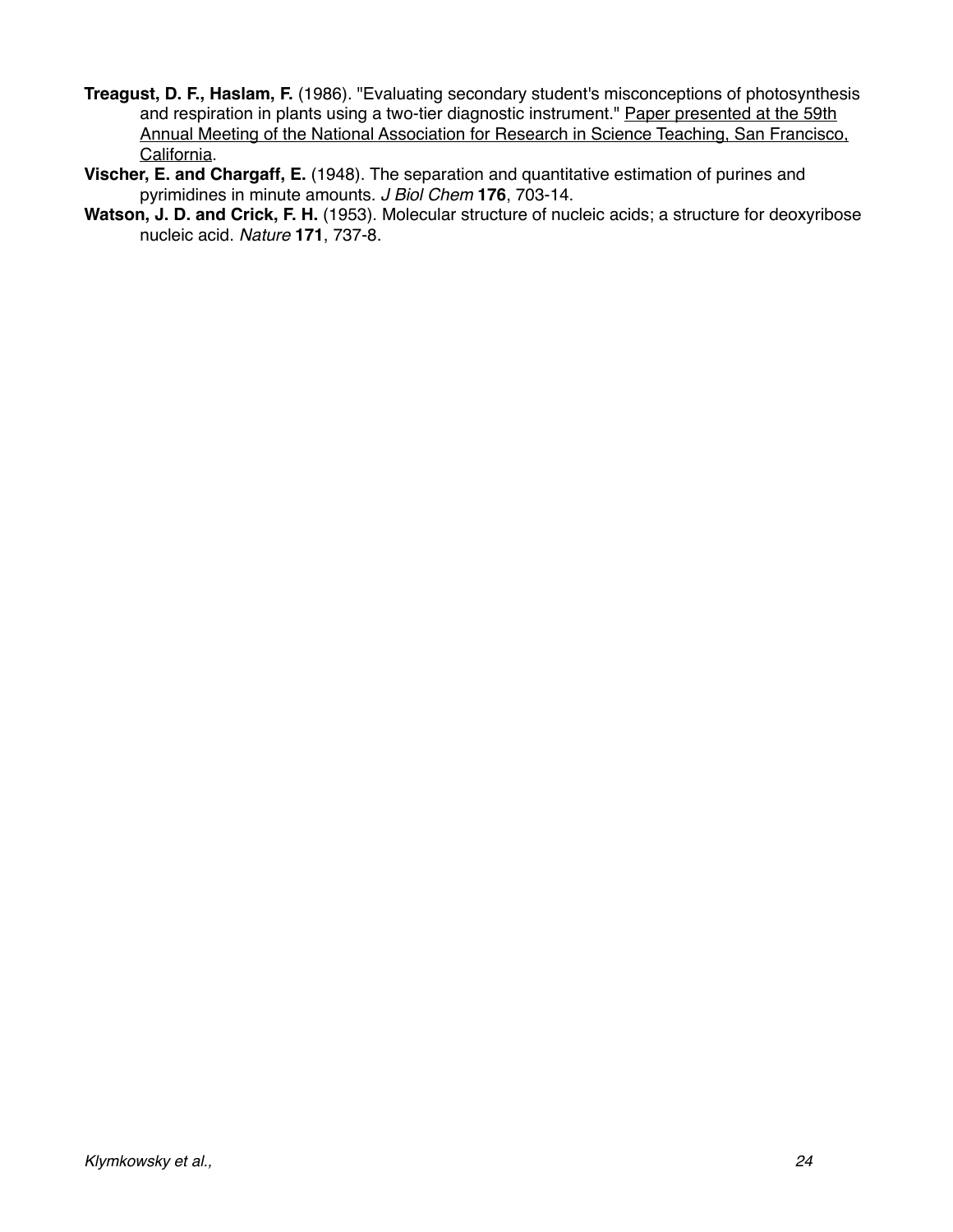**Note:** "\*" indicates that teacher group is significantly different from three of the four "+" indicates that teacher group is significantly different from both introductory groups "o" indicates that teacher group is significant different from some of the student groups



**Diffusion and drift group (Questions 1, 5, 25, 29, 30)**:

### Q1: **Many types of house plants droop when they have not been watered and quickly "straighten up" after watering. The reason that they change shape after watering is because ...**

- A. Water reacts with, and stiffens, their cell walls.
- B. Water is used to generate energy that moves the plant.
- C. Water changes the concentration of salts within the plant.
- $D.$   $\vee$  Water enters and expands their cells.

Q**5: There exists a population in which there are three distinct versions of the gene A (a1, a2, and a3). Originally, each version was present in equal numbers of individuals. Which version of the gene an individual carries has no measurable effect on its reproductive success. As you follow the population over a number of generations, you find that the frequency of a1 and a3 drop to 0%. What is the most likely explanation?** 

- A. There was an increased rate of mutation in organisms that carry either a1 or a3.
- B. Mutations have occurred that changed a1 and a3 into a2.
- C. Individuals carrying a1 or a3 were removed by natural selection.
- D.  $\vee$  Random variations led to a failure to produce individuals carrying a1 or a3.

## **Q25: Imagine an ADP molecule inside a bacterial cell. Which best describes how it would manage to "find" an ATP synthase so that it could become an ATP molecule?**

- A. It would follow the hydrogen ion flow.
- B. The ATP synthase would grab it.
- C. Its electronegativity would attract it to the ATP synthase.
- D. It would be actively pumped to the right area.
- $E.$   $\triangleright$  Random movements would bring it to the ATP synthase.

#### **Q29: Sexual reproduction leads to genetic drift because ...**

A. there is randomness associated with finding a mate.

- $B.$   $\triangleright$  not all alleles are passed from parent to offspring.
- C. it is associated with an increase in mutation rate.
- D. it produces new combinations of alleles.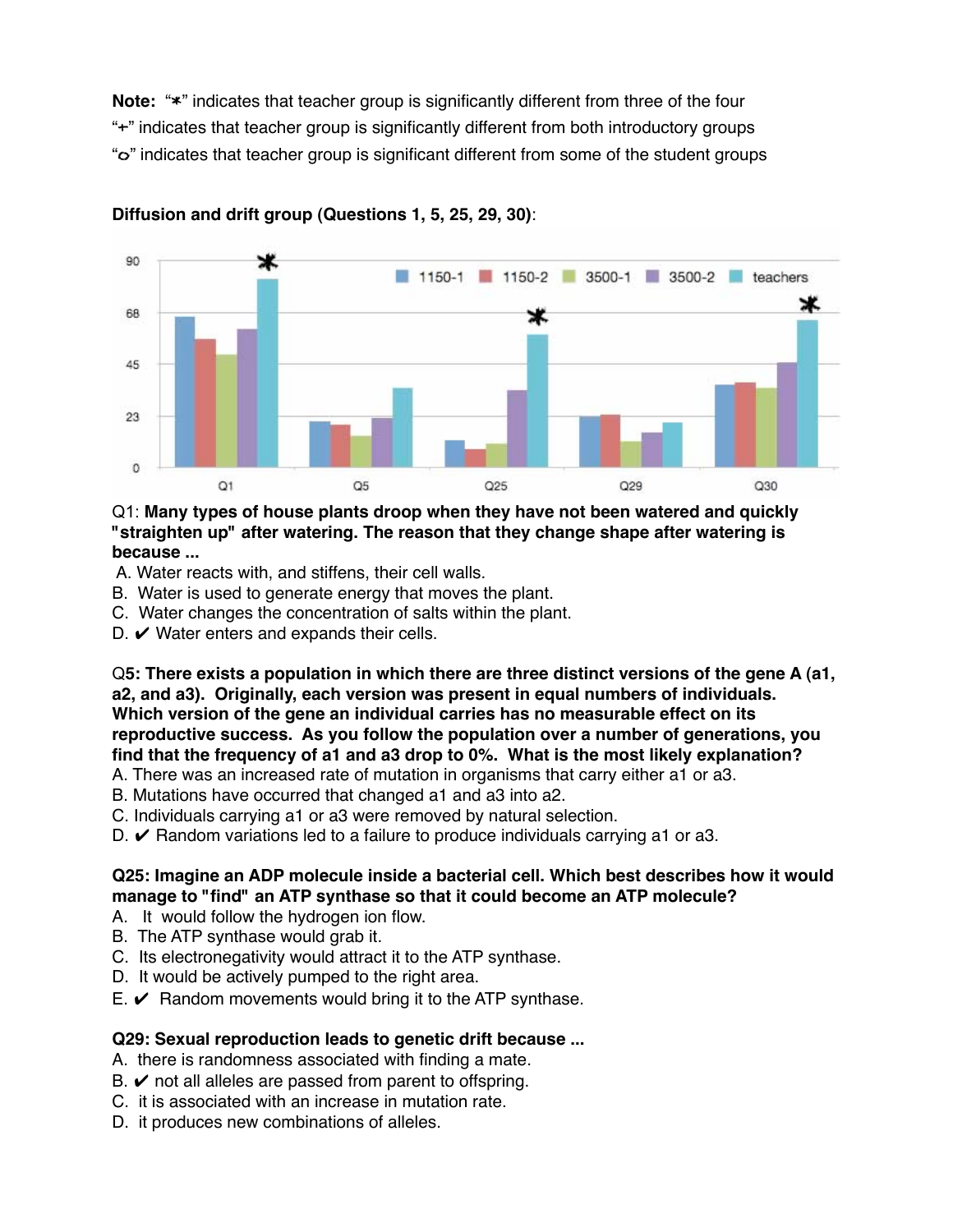# **Q30: How is genetic drift like molecular diffusion?**

- A. Both are the result of directed movements.
- B. Both involve passing through a barrier.
- C. ✔ Both involve random events without regard to ultimate outcome.
- D. They are not alike. Genetic drift is random; diffusion typically has a direction*.*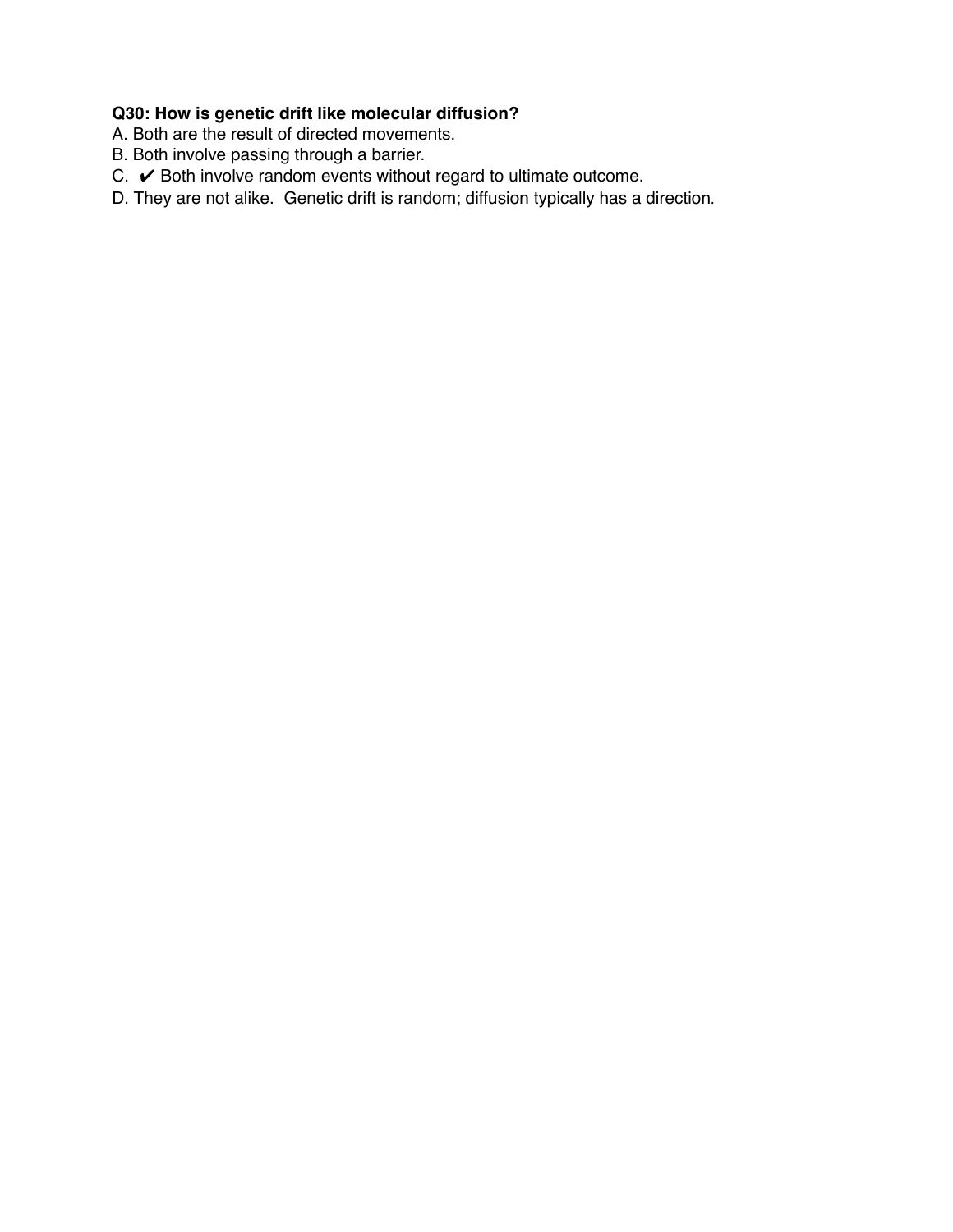### **Energetics and interactions (Questions 2, 3, 17, 18):**



## **Q2. In which way are plants and animals different in how they obtain energy?**

A. Animals use ATP; plants do not.

- $B.$   $\vee$  Plants capture energy from sunlight; animals capture chemical energy.
- C. Plants store energy in sugar molecules; animals do not.
- D. Animals can synthesize sugars from simpler molecules; plants cannot.

## **Q3: In which way are plants and animals different in how they use energy?**

- A. Plants use energy to build molecules; animals cannot.
- B. Animals use energy to break down molecules; plants cannot.
- C. Animals use energy to move; plants cannot.
- D.  $\vee$  Plants use energy directly, animals must transform it.

# **Q17: How does a molecule bind to its correct partner and avoid "incorrect" interactions?**

- A. The two molecules send signals to each other.
- B. The molecules have sensors that check for "incorrect" bindings.
- $C.$   $\vee$  Correct binding results in lower energy than incorrect binding.
- D. Correctly bound molecules fit perfectly, like puzzle pieces.

# **Q18: Once two molecules bind to one another, how could they come back apart again?**

- A. A chemical reaction must change the structure of one of the molecules.
- B. ✔ Collisions with other molecules could knock them apart.
- C. The complex will need to be degraded.
- D. They would have to bind to yet another molecule.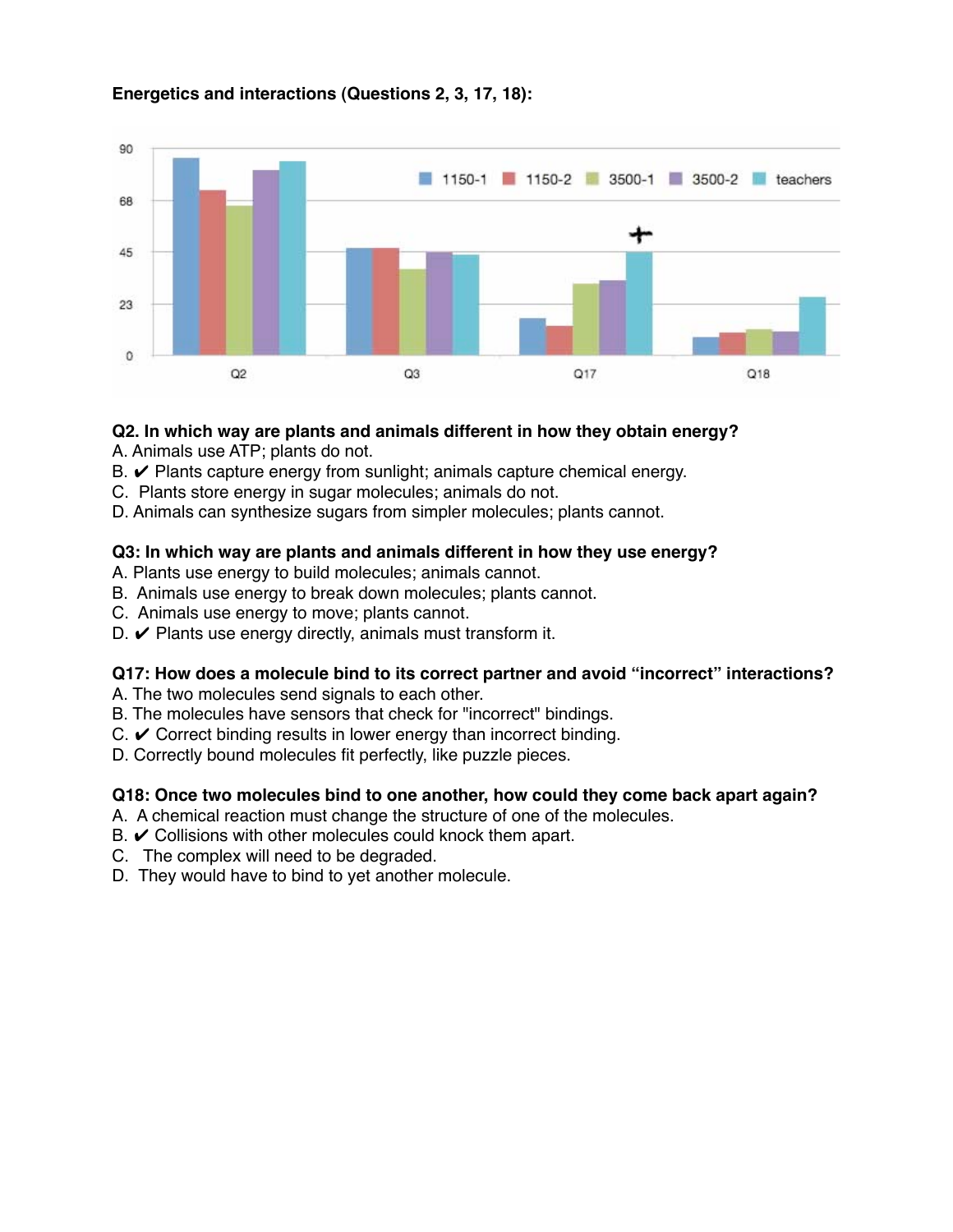# **Molecular properties and functions group (Q10, 11, 13, 19, 20, 27):**



## **Q10: What makes DNA a good place to store information?**

- A. The hydrogen bonds that hold it together are very stable and difficult to break
- B. The bases always bind to their correct partner.
- $C.$   $\vee$  The sequence of bases does not greatly influence the structure of the molecule.
- D. The overall shape of the molecule reflects the information stored in it.

## **Q11: What is it about nucleic acids that makes copying genetic information straightforward?**

- A. Hydrogen bonds are easily broken.
- $B.$   $\checkmark$  The binding of bases to one another is specific.
- C. The sequence of bases encodes information.
- D. The shape of the molecule is determined by the information it contains*.*

#### **Q13: When we want to know whether a specific molecule will pass through a biological membrane, we need to consider ...**

A. the specific types of lipids present in the membrane*.* 

- B.  $\vee$  the degree to which the molecule is water soluble.
- C. whether the molecule is actively repelled by the lipid layer.
- D. whether the molecule is harmful to the cell.

### **Q19: Why is double-stranded DNA not a good catalyst?**

- A. It is stable and does not bind to other molecules.
- $B.$   $\vee$  It isn't very flexible and can't fold into different shapes.
- C. It easily binds to other molecules.
- D. It is located in the nucleus.

### **Q20: Lipids can form structures like micelles and bilayers because of ...**

- A. their inability to bond with water molecules.
- B. their inability to interact with other molecules.
- C. their ability to bind specifically to other lipid molecules.
- $D.$   $\vee$  the ability of parts of lipid molecules to interact strongly with water.

# **Q27: Consider a diploid organism that is homozygous for a particular gene. How might the deletion of this gene from one of the two chromosomes produce a phenotype?**

A. If the gene encodes a multifunctional protein.

- $B.$   $\checkmark$  If one copy of the gene did not produce enough gene product..
- C. If the deleted allele were dominant.
- D. If the gene encoded a transcription factor.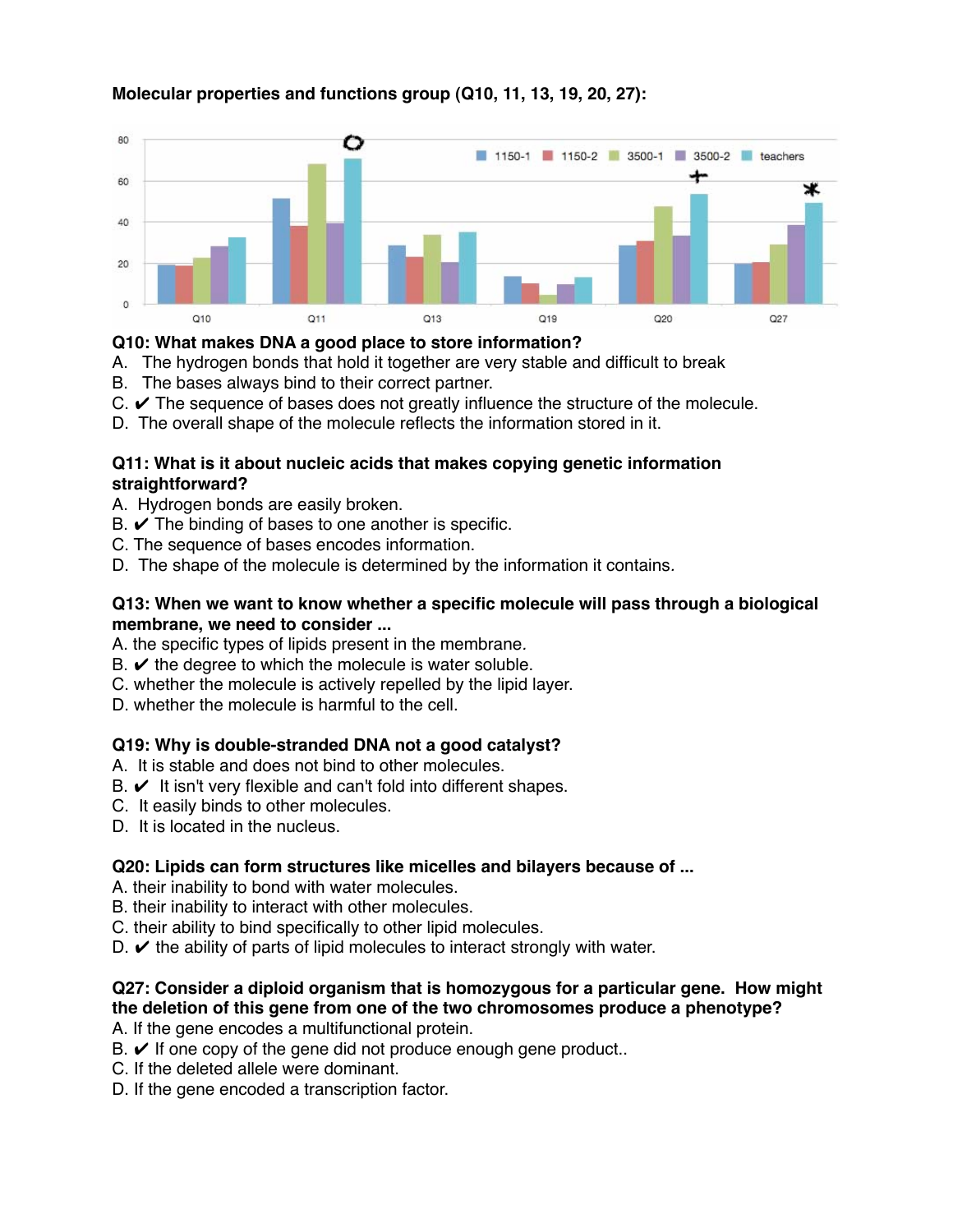# **Genetic behaviors group (Q7, 15, 16, 21, 22, 24, 28):**



**are hundreds) display the same new form of the trait, you would be justified in concluding that ...** 

A. both parents were heterozygous for the gene that controls the trait.

- B.  $\vee$  both parents were homozygous for the gene that controls the trait.
- C. one parent was heterozygous, the other was homozygous for the gene that controls the trait.
- D. a recombination event has occurred in one or both parents.

### **Q15: An allele exists that is harmful when either homozygous or heterozygous. Over the course of a few generations the frequency of this allele increases. Which is a possible explanation? The allele ..***.*

- A.  $\checkmark$  is located close to a favorable allele of another gene.
- B. has benefits that cannot be measured in terms of reproductive fitness.
- C. is resistant to change by mutation.
- D. encodes an essential protein.

### **Q16: In a diploid organism, what do we mean when we say that a trait is dominant?**

A. It is stronger than a recessive form of the trait.

- B. It is due to more, or a more active gene product than is the recessive trait.
- $C.$   $\vee$  The trait associated with the allele is present whenever the allele is present.
- D. The allele associated with the trait inactivates the products of recessive alleles.

#### **Q21: A mutation leads to a dominant trait; what can you conclude about the mutation's effect?**

A. It results in an overactive gene product.

- B. It results in a normal gene product that accumulates to higher levels than normal.
- C. It results in a gene product with a new function.
- $D.$   $\vee$  It depends upon the nature of the gene product and the mutation.

### **Q22: How similar is your genetic information to that of your parents?**

A.  $\vee$  For each gene, one of your alleles is from one parent and the other is from the other parent.

- B. You have a set of genes similar to those your parents inherited from their parents.
- C. You contain the same genetic information as each of your parents, just half as much.

D. Depending on how much crossing over happens, you could have a lot of one parent's genetic information and little of the other parent's genetic information.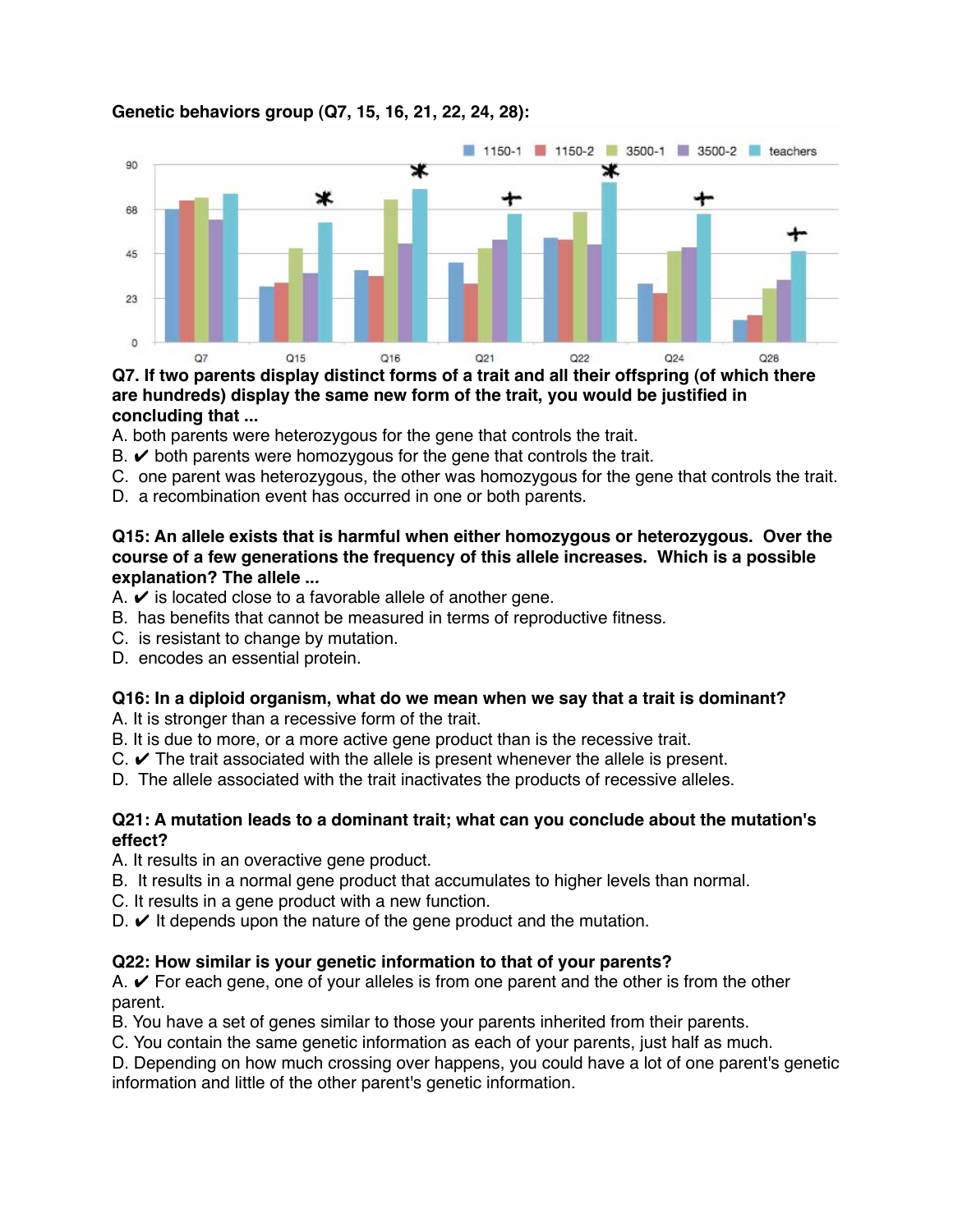#### **Q24: A mutation leads to a recessive trait; what can you conclude about the mutation's effect?**

A. It results in a non-functional gene product.

B. It results in a normal gene product that accumulates to lower levels than normal.

C. It results in a gene product with a new function.

 $D.$   $\vee$  It depends upon the nature of the gene product and the mutation.

#### **Q28: Gene A and gene B are located on the same chromosome. Consider the following cross: AB/ab X ab/ab. Under what conditions would you expect to find 25% of the individuals with an Ab genotype.**

A. It cannot happen because the A and B genes are linked.

B. It will always occur, because of independent assortment.

 $C.$   $\vee$  It will occur only when the genes are far away from one another.

D. It will occur only when the genes are close enough for recombination to occur between them.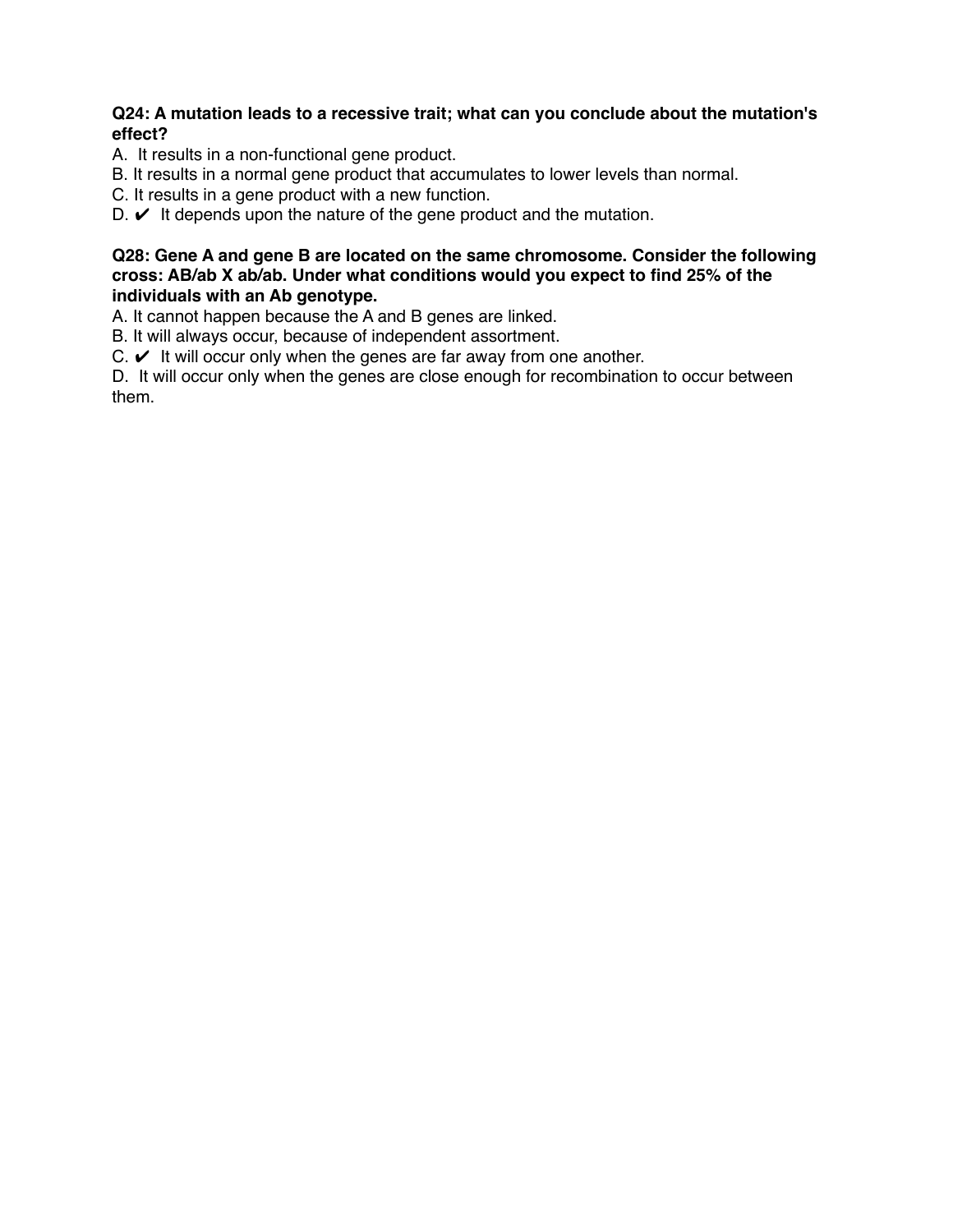### **Evolutionary mechanisms group (Q4, 6, 12, 14, 26):**



### **Q4: How can a catastrophic global event influence evolutionary change?**

- A. Undesirable versions of genes are removed.
- B. New genes are generated.
- $C.$   $\vee$  Only some species may survive the event.
- D. There are short term effects that disappear over time.

### **Q6: Natural selection produces evolutionary change by…**

- A.  $\vee$  changing the frequency of various versions of genes.
- B. reducing the number of new mutations.
- C. producing genes needed for new environments.
- D. reducing the effects of detrimental versions of genes. …

#### **Q12: It is often the case that a structure (such as a functional eye) is lost during the course of evolution. This is because ..**.

- A. It is no longer actively used.
- B. Mutations accumulate that disrupt its function.
- C. It interferes with other traits and functions.
- $D.$   $\checkmark$  The cost to maintain it is not justified by the benefits it brings.

### **Q14: How might a mutation be creative?**

- A. It could not be; all naturally occurring mutations are destructive.
- B. If the mutation inactivated a gene that was harmful.
- $C.$   $\vee$  If the mutation altered the gene product's activity.
- D. If the mutation had no effect on the activity of the gene product.

#### **Q26: You follow the frequency of a particular version of a gene in a population of asexual organisms. Over time, you find that this version of the gene disappears from the population. Its disappearance is presumably due to …**

#### A. genetic drift.

- $B.$   $\checkmark$  its effects on reproductive success.
- C. its mutation.
- D. the randomness of survival.